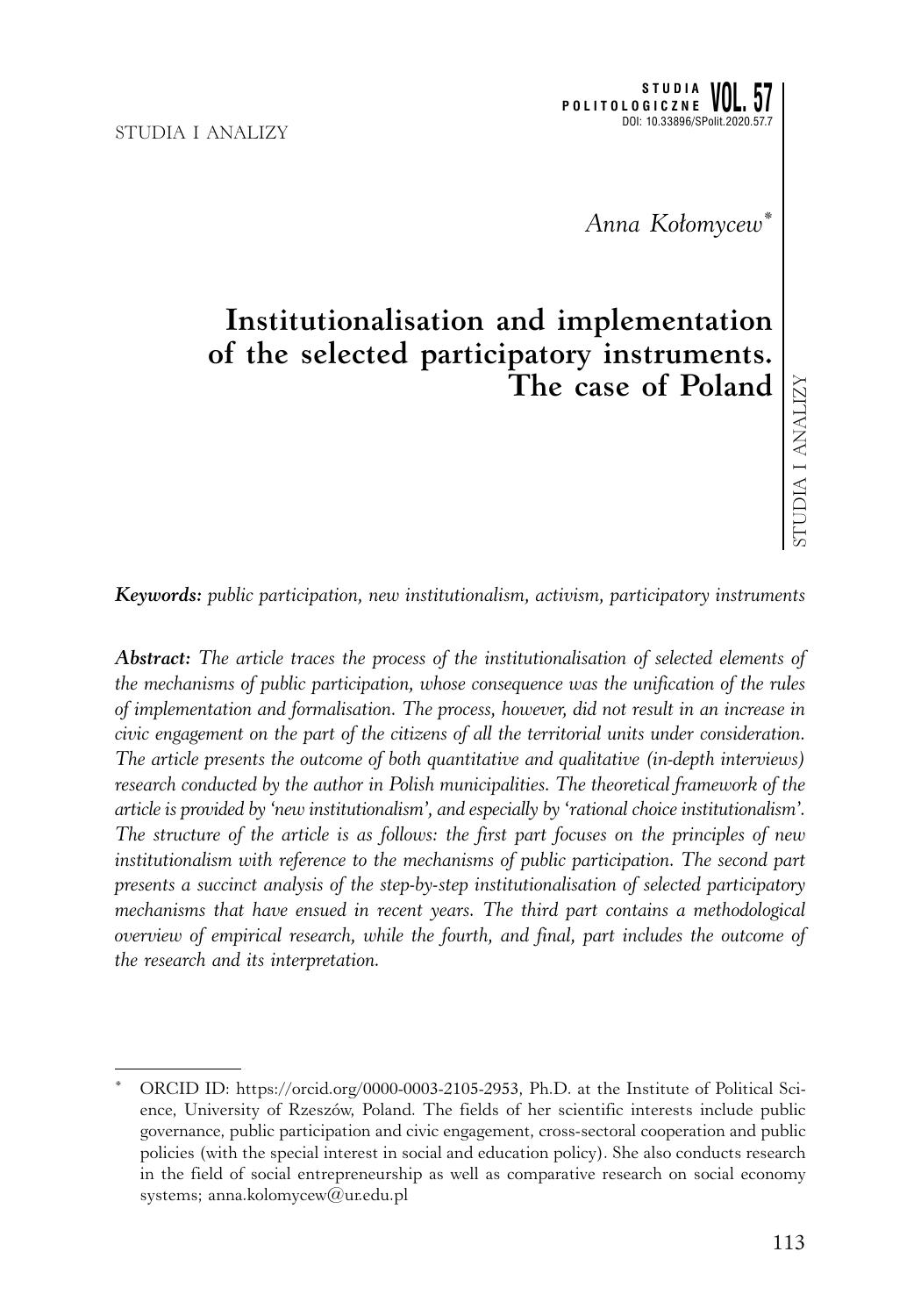## **Introduction**

Participation of citizens in decision-making processes is nowadays widely acknowledged. Therefore, what remains engaging as a scholarly question is not 'if' but 'how' one should involve local communities in public affairs. Although public participation is connected with the direct involvement on the part of citizens, it is not by any means limited to forms of direct democracy, but it encompasses instead a range of mechanisms that has seen a considerable growth in recent years. Some of these mechanisms have taken hold in public life, becoming thereby significant and staple institutions. Many of them are of an obligatory nature<sup>1</sup>. Some of the mechanisms, however, are optional, and as such are implemented at irregular intervals. In contrast, other mechanisms are only applied as 'democratic experiments' or 'democratic innovations', whose value lies primary in their educational character, in their redefinition of existing public sphere roles, and in providing a new outlook on the existing shape of the public sphere and on the relations between specific stakeholders2.

The institutionalisation of participatory mechanisms, which contributed to their universal implementation and to the relative unification of forms of participation, was also connected with their professionalisation and formalisation, which in turn discouraged citizens from becoming involved in public affairs<sup>3</sup>. Such reluctance was primarily exhibited by the less educated, by the less represented, or those who are less able to deal with all the formalities involved. As a result, this lack of knowledge and experience connected with the functioning of the public sphere simply excludes some residents from influencing the public issues4.

<sup>1</sup> J. Landry, L. Angeles, *Institutionalizing Participation in Municipal Policy Development: Preliminary Lessons from a Start-Up Process in Plateau-Mont-Royal*, «Canadian Public Policy» 2011, No. 20 (1), pp. 105–130; M. Salvador, C. Ramió, *Institutional Design of Citizen Participation in Local Administration: Reflections from a Case Study*, «Revista del CLAD Reforma y Democracia» 2012, No. 53 (53), pp. 165–186.

<sup>2</sup> S. Elstub, O. Escobar, *A Typology of Democratic Innovations*, Paper delivered at the Political Studies Association's Annual Conference, 10–12 April 2017, Glasgow, https://www.psa. ac.uk/sites/default/files/conference/papers/2017/A%20Typology%20of%20Democratic%20 Innovations%20-%20Elstub%20and%20Escobar%202017.pdf (5.01.2020); F. Hendriks, *Democratic innovation beyond deliberative reflection: the plebiscitary rebound and the advent of action-oriented democracy*, «Democratization» 2019, No. 26 (3), pp. 444–464.

<sup>3</sup> M.C. Stuttaford, T. Boulle, H.J. Haricharan, Z. Sofayiya, *Public and Patient Involvement and the Right to Health: Reflections from England*, «Frontiers in Sociology» 2017, 2, art. 5, pp. 1–11.

<sup>4</sup> K.S. Quick, M.S. Feldman, *Distinguishing Participation and Inclusion*, «Journal of Planning Education and Research» 2011, No. 31 (3), pp. 272–290.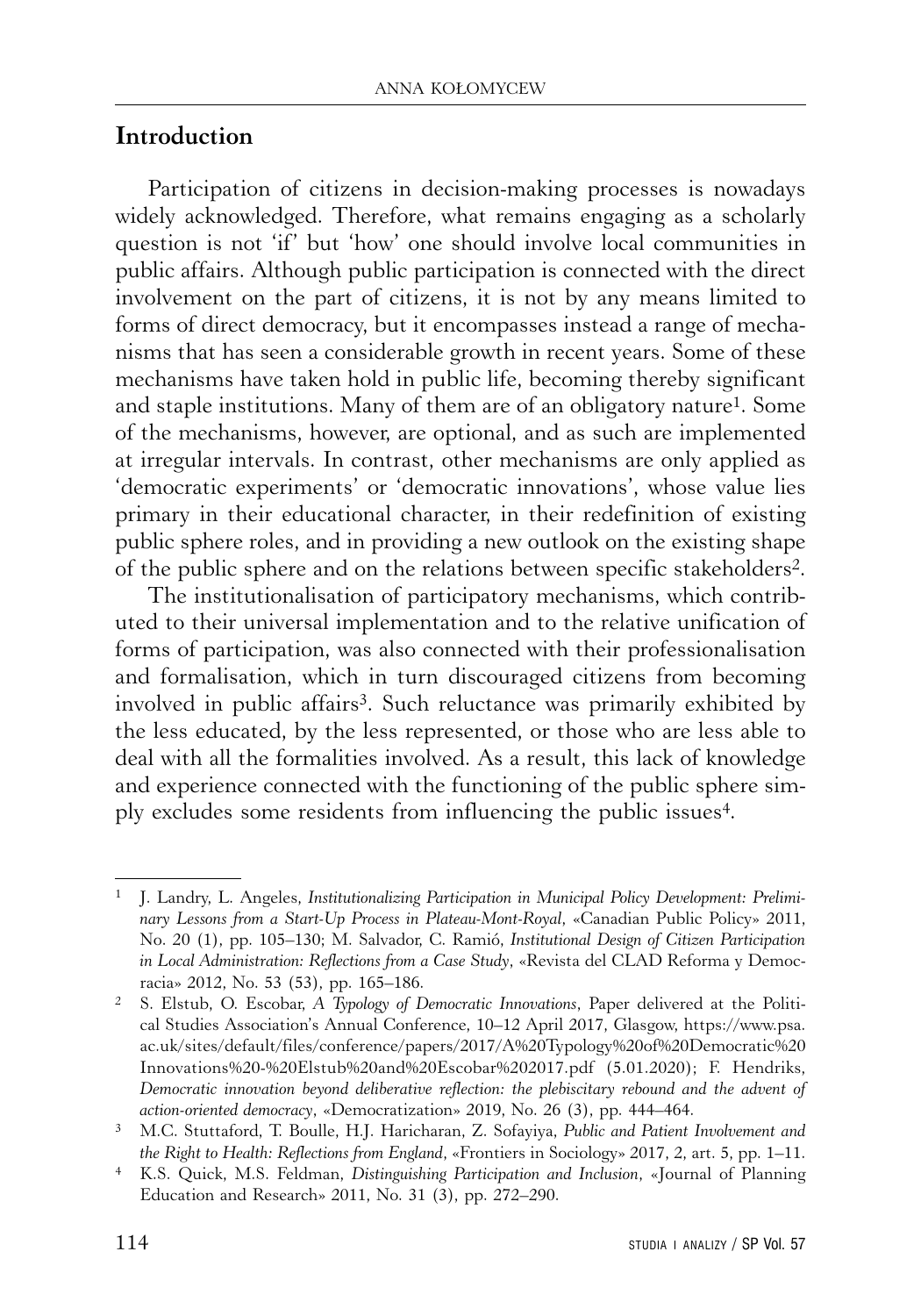The present article presents empirical research into the implementation of mechanisms of public participation in local municipalities (Pol. "gmina"5) in Poland. The key element of the research essentially illustrates the interdependencies between the tools of participation available (on offer) and the type of municipality. Drawing from the outcomes of quantitative and qualitative research, the author posits the following thesis: with regard to rural municipalities (Pol. "gmina wiejska"), the institutionalisation of the mechanisms of public participation does not change the character of the residents' involvement in public affairs. Public participation in rural municipalities manifests itself in informal initiatives and in the residents' direct contact with the local authorities.

The structure of the present article is as follows: the first part presents the theoretical background of institutionalism, while the subsequent sections focus on the stages of the institutionalisation of the mechanisms of public participation in Poland as well as on the methodological assumptions of the research conducted, and on its ensuing results.

#### **The institutionalisation of the forms of public participation**

The institutionalisation of the tools of participation was a natural consequence of the growing popularity of both participatory democracy and the models of governance based on non-public actors involvement<sup>6</sup>. However, the causes and the course of the processes of institutionalisation were not identical everywhere. In some countries (for instance, the United States of America), the institutionalisation of participatory solutions and their introduction as fully-fledged state institutions were an expression of the recognition of the affects that social movements and grassroots (bottom-up) initiatives7 have had on the civil society. In some other countries, such as Latin American states, the top-down process of the institutionalisation of the mechanisms of participation proved to be

<sup>5</sup> Throughout the present article, the Polish administrative unit "gmina" is translated as "municipality".

<sup>6</sup> G. Smith, *Democratic Innovations. Designing Institutions for Citizen Participation*, Cambridge University Press New York 2009, pp. 1–2.

<sup>7</sup> C. Coglianese, *Social Movements, Law, and Society: The Institutionalization of the Environmental Movement*, Faculty Scholarship, 2001, Paper 1404, p. 87; http://scholarship.law.upenn.edu/ faculty\_scholarship/1404 (12.01.2020).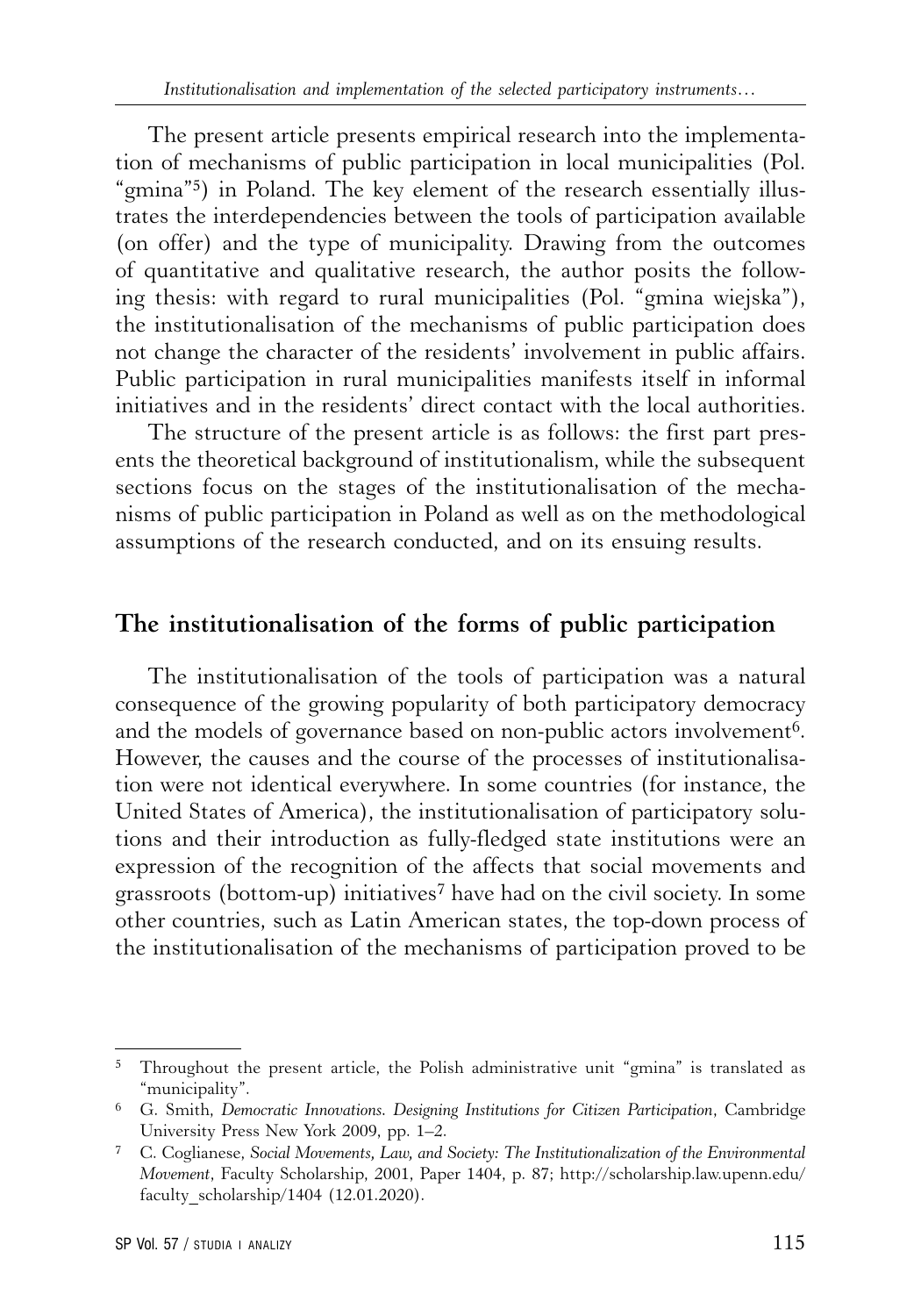a tool of political control, but have also contributed to the mitigation of social and political tensions<sup>8</sup>.

With regard to European countries, formalising participatory practices and incorporating them into local legal orders – at the behest of supranational institutions, such as the European Union – was a fairly popular and universally accepted solution. However, even in this particular case there were visible differences, as the processes of the formalisation and the institutionalisation of the forms of civic involvement were influenced by a series of factors, including: 1) the different traditions of cooperation between citizens and the representatives of the public sector; 2) the strength of non-governmental organisations as a natural powerbase of social mobilisation; 3) social and public activity to date; and 4) legal-organisational determinants enabling (or not) civil participation in political decision making9.

In accordance with the principles of new institutionalism, the rationale behind institutions is to serve the implementation of law and order as well as to ensure predictability. They create a formal framework for specific social actors, and by doing so they impose on them the appropriate (universally accepted and adopted) mode of conduct; as a result, they enable interactions between a diversity of actors, thus constituting a platform for communication<sup>10</sup>.

As emphasised by March and Olsen<sup>11</sup>, the advantage of new institutionalism is the universal acceptance of the principles introduced by the

 <sup>8</sup> R. Abers, *From Ideas to Practice: The Partido dos Trabalhadores and Participatory Governance in Brazil*, «Latin American Perspectives» 1996, No. 23 (4), p. 50; R. Abers, *Practicing Radical Democracy*, «disP – The Planning Review» 2001, No. 37(147), pp. 32–38; cf. F. Montambeault, *The Politics of Local Participatory Democracy in Latin America: Institutions, Actors, and Interactions*, Stanford University Press, Stanford 2016; C. Balderacchi, *Problems and contradictions of participatory democracy: lessons from Latin America*, «Contemporary Politics» 2016, No. 22 (2), pp. 164–177. 9 S. Russack, *Pathways for Citizens to Engage in EU Policymaking*, «Policy Insight. Thinking

Ahead of Europe» 2018, No. 14 (November); Guidelines for civil participation in political decision making (Adopted by the Committee of Ministers on 27 September 2017 at the 1295th meeting of the Ministers' Deputies, CM(2017)83-final, cf. M. Hooghe, E. Quintelier, *Political participation in European countries: The effect of authoritarian rule, corruption, lack of good governance and economic downturn*, «Comparative European Politics» 2014, No. 12 (2), pp. 209–232.

<sup>&</sup>lt;sup>10</sup> C. Offe, *Designing institutions for East European transitions, Reihe Politikwissenschaft / Institut* für Höhere Studien, Abt. Politikwissenschaft, 19, Institut für Höhere Studien (IHS), Wien 1994, p. 9; https://nbn-resolving.org/urn:nbn:de:0168-ssoar-267177 (12.01.2020).

<sup>11</sup> J.G. March, J.P. Olsen, *Elaborating the "New Institutionalism"*, [in:] R.E. Goodin (ed.), *The Oxford Handbook of Political Science*, Oxford University Press, Oxford–New York 2011, pp. 162–163.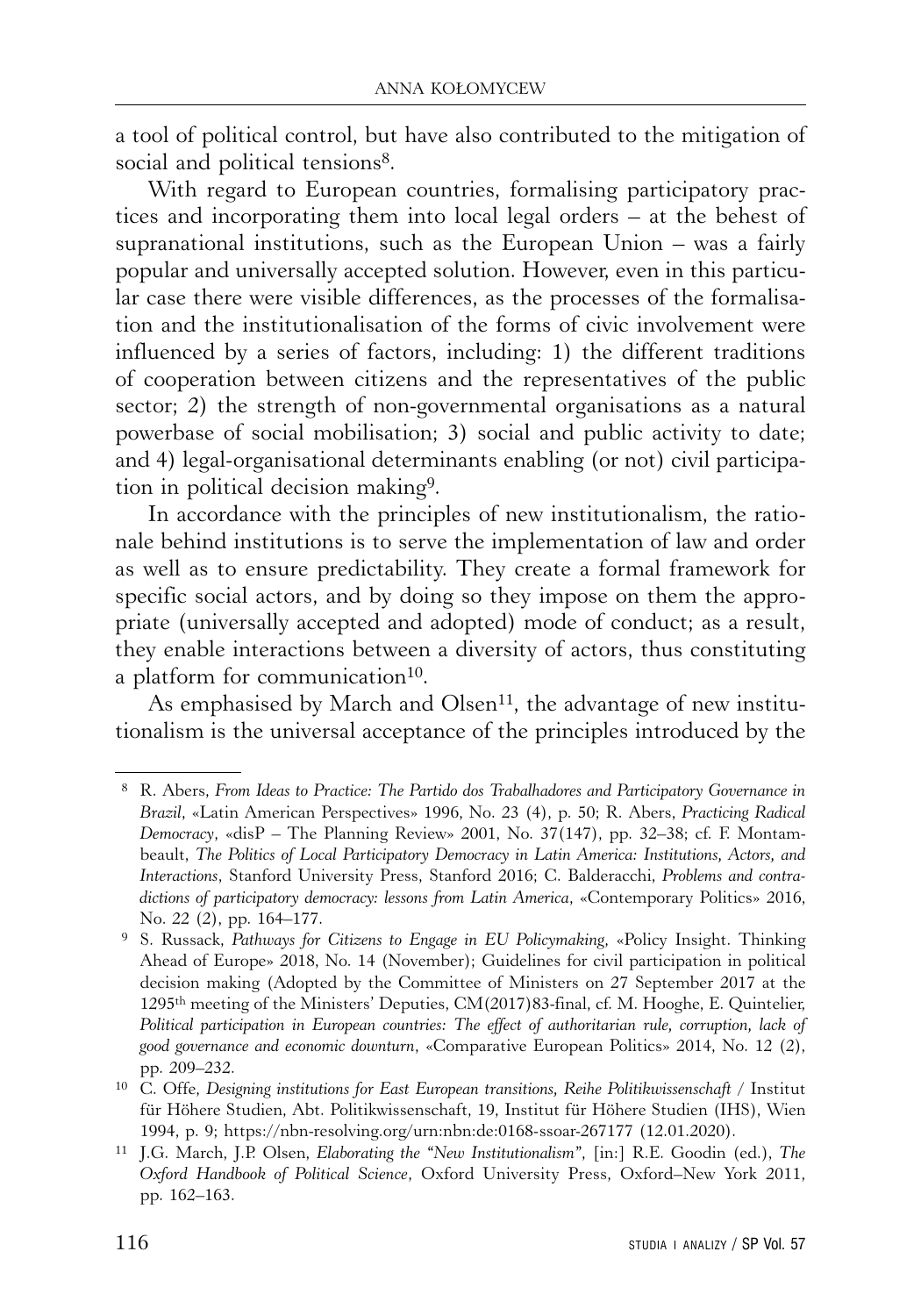institution, which in turn eliminates accidental and arbitrary activities. Respect for the institution is derived from the methods and circumstances of their creation. As long as the changes are expected by the local community, regarded as desirable, are construed as needed, justified, and in conformity with the law, such institutions are likely to become a long-lasting element of public life12.

In comparison with old institutionalism, new institutionalism highlights in a more pronounced way the necessity of reforming the institution; however, the proposed changes must not be imposed on the society against their will<sup>13</sup>. Instead, what should be encouraged is the gradual adjustment of institutions to the changing conditions. Such a process of adaptation ought to constitute the result of social expectations rather than of an arbitrary decision taken by the authorities<sup>14</sup>.

Rational choice institutionalism assumes that the regulations not only define the principles of conduct of particular social actors, but that they also specify the rules that govern the relationship between rational actors to maximise the profits gained<sup>15</sup>. Thus, institutions ought to foster initiatives that act to reduce uncertainty connected with disparate preferences and drives. Such an attitude focuses on the institutional efficiency. Simultaneously, there is an assumption that rational actors not only perceive the specificity of the functioning of the institutions that influence them (as social actors), but that they themselves create and control new institutions in accordance with their own convictions16.

V. Lowndes indicates that, according to the founding principles of new institutionalism, institutions "manifest themselves not only in the shape of formal structures and official procedures, but in the form of tacit agreements and conventions as well"17. They can also evolve in an unexpected way when actors endeavour to find their bearings in new and unclear circumstances. Striving for stability, they can break, ignore

<sup>12</sup> R.E. Goodin, *Institution and Their Design*, [in:] R.E. Goodin (ed.), *The Theory of Institutional Design*, Cambridge University Press, New York–Melbourn 1996, p. 22.

<sup>13</sup> Ibidem, p. 21.

<sup>14</sup> J.G. March, J.P. Olsen, *Elaborating…*, p. 164. Cf. C. Offe, *Institutional Design*, [in:] P. Barry Clarke, J. Foweraker (eds.), *Encyclopedia of Democratic Thought*, Routledge, London–New York 2001, pp. 363–368.

<sup>15</sup> V. Lowndes, *Instytucjonalizam*, [in:] D. Marsh, G. Soker (eds.), *Teorie i metody w naukach politycznych*, Wydawnictwo Uniwersytetu Jagiellońskiego, Kraków 2006, p. 97.

<sup>16</sup> V.A. Schmidt, *Give Peace a Chance: Reconciling Four (Not Three) 'New Institutionalisms'*, Department of International Relations Boston University, Boston, 2006. Paper prepared for presentation for the Annual Meetings of the American Political Science Association (Philadelphia, PA, 31 August – 3 September 2006), p. 2.

<sup>17</sup> V. Lowndes, *Instytucjonalizm…*, p. 99.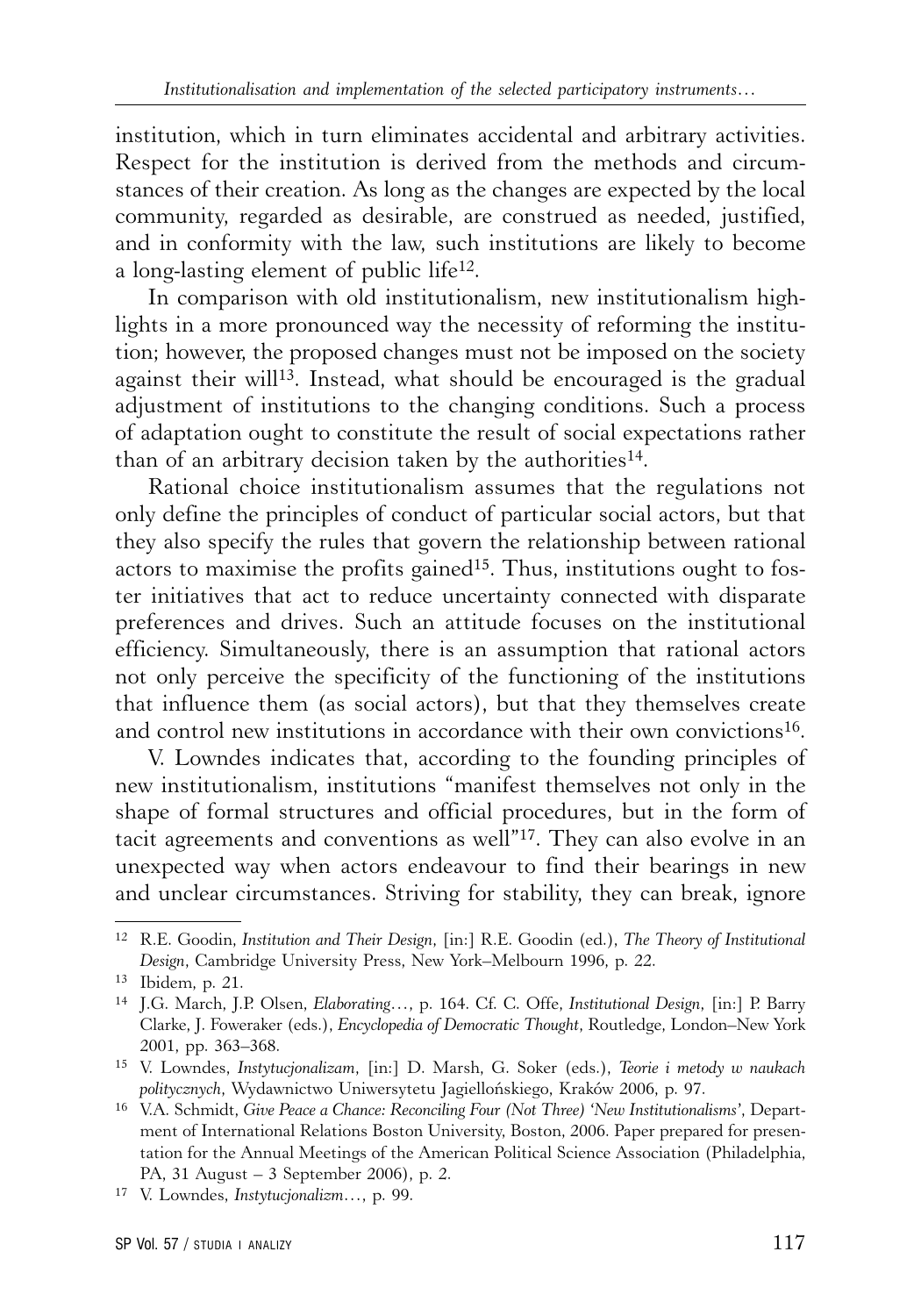or modify the rules of engagement to be able to accomplish their own goals on their own terms18.

### **The history of institutionalization of public participation mechanisms. An overview of selected regulations**

The process of the institutionalisation of the mechanisms of public participation in Poland commenced in the 1990s as an element of democratization, decentralization and social-economic transition<sup>19</sup>. The implementation of new, after the post-1989 return to multiparty democracy, instruments followed a top-down path and stemmed from the attempt to conform to Western – often alien and incomprehensible – templates or to directives issued by international institutions<sup>20</sup>. The first stage of implementing participatory solutions was more experimental than systemic in nature. The 2000s saw a considerable change with regard to the institutionalisation of the participatory mechanisms in Poland, while the very term 'participation' became consolidated both in its theoretical dimension (as an element of the increasingly more popular concept of governance in Poland) and as a practice of public life21.

In comparison with Western Europe, the United States of America, and the Anglosphere, the implementation of the mechanisms of public participation in Poland was initiated markedly later, happened over a shorter period of time, and was typified by its top-down character. It was, to a considerable degree, motivated by the necessity to conform to the public governance solutions adopted by the institutions of the European Union<sup>22</sup>. In contrast with the USA, the mechanisms of participation in Poland were not grounded in social movements and bottom-up

<sup>18</sup> Ibidem. Also see: V. Lowndes, *Management Change in Local Governance*, [in:] G. Stoker (ed.), *The New Management of British Local Governance*, MacMillan Press, London 1999, pp. 24–25.

<sup>19</sup> In text, the author draws on the forms of local-level participation developed after 1989. This does not mean, however, that Poland was devoid of a tradition of civic engagement. Still, the post-WWII political situation was not conducive to the involvement of citizens in decisionmaking processes in Poland. For more on the tradition of participation, see J. Bartkowski, *Tradycje partycypacji*, [in:] A. Olech, *Partycypacja publiczna. O uczestnictwie obywateli w życiu wspólnoty lokalnej*, Instytut Spraw Publicznych, Warszawa 2011.

<sup>20</sup> Cf. K. Jasiecki, *Problemy partycypacji społecznej w Polsce i ich wpływ na politykę publiczną*, «Studia z Polityki Publicznej» 2015, No. 3 (7), pp. 107–108.

<sup>21</sup> E. Inglot-Brzęk, *Znaczenie roli władz samorządowych w kształtowaniu partycypacji obywatelskiej*, «Nierówności Społeczne a Wzrost Gospodarczy» 2017, No. 50 (2), p. 335.

<sup>22</sup> *European Governance. A White Paper, Commission of the European* Countries, Brussels, 25 July 2001, COM(2001), 428 final. Cf. T.A. Börzel, Y. Pamuk, A. Stahn, *Good Governance in the*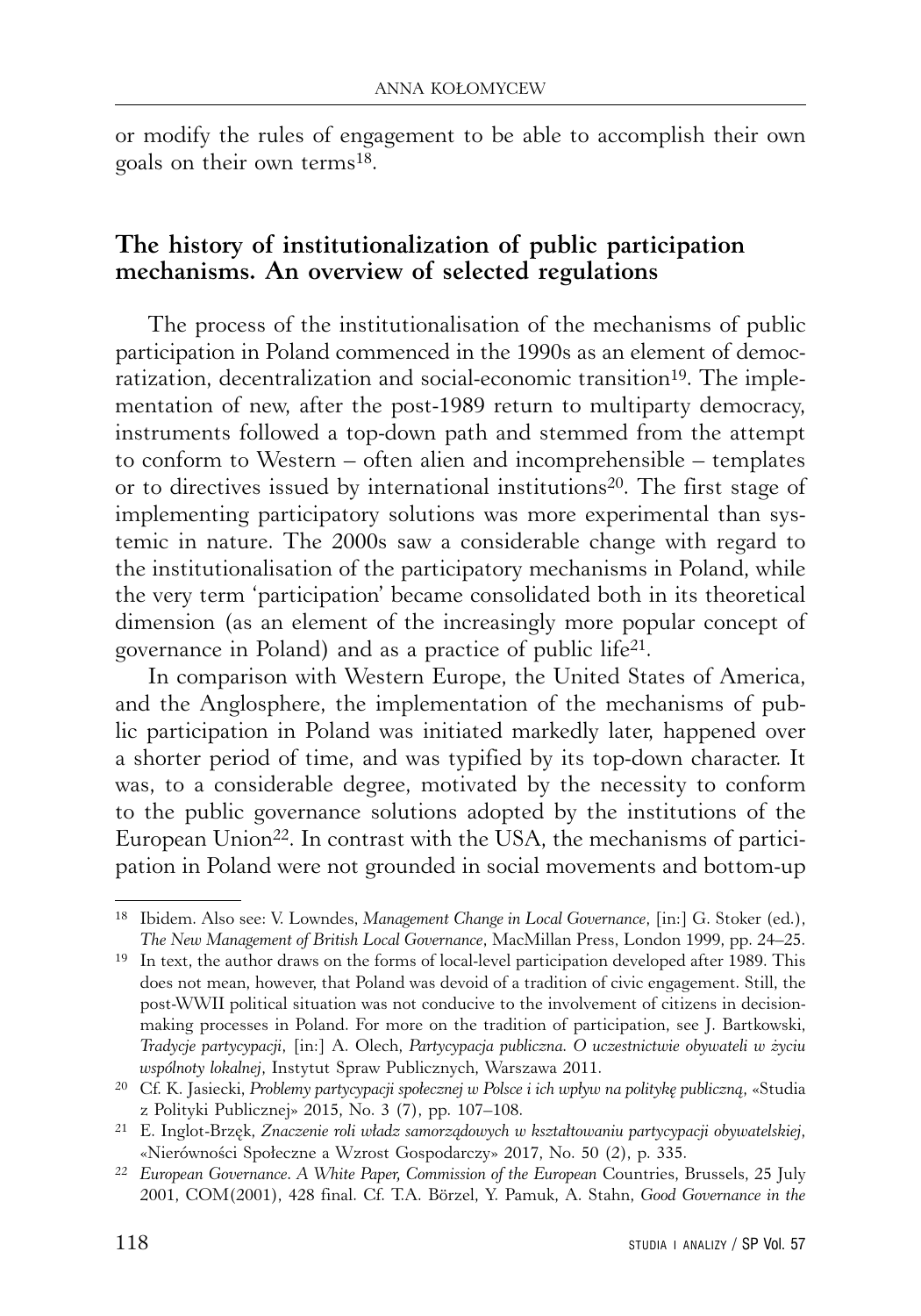initiatives<sup>23</sup>. They were not given enough time to mature as was the case of Western European countries, where institutionalisation started already in the mid-twentieth century. In different parts of the continent, the processes of the institutionalisation of participatory mechanisms unfolded in a variety of ways, and were informed by disparate motives. For instance, the implementation of the participatory solutions in France was considered 'a remedy' for the citizens' disappointment with representative democracy<sup>24</sup>. The institutionalisation of the instruments of participation constituted also a consequence of 'democratic experiments' or 'innovations', especially in countries without a long-standing tradition of civic engagement, such as Spain25, which resulted in the given local context having a marked effect their diversification and efficiency<sup>26</sup>. In Germany, the institutionalisation was a result of the activities undertaken by protest groups and policies adopted by local authorities<sup>27</sup>. The implementation of instruments of local-level participation was supposed not only to galvanise citizens into action, but – due to a wide range of

*European Union*, Berlin Working Paper on European Integration No. 7, Freie Universität, Berlin 2008.

<sup>23</sup> See C. Pateman, *Participatory Democracy Revisited*, «Perspectives on Politics» 2012, No. 10 (1), pp. 7–19; A. Fung, E.O. Wright, *Deepening Democracy: Innovations in Empowered Participatory Governance*, «Politics & Society» 2001, No. 29(1), pp. 5–41; J. Landry, L. Angeles, *Institutionalizing Participation in Municipal Policy Development: Preliminary Lessons from a Start-Up Process in Plateau-Mont-Royal*, «Canadian Journal of Urban Research» No. 20 (1), pp. 105–130.

<sup>24</sup> A. Mazeaud, M. Nonjon, *The Participatory Democracy Market in France: Between Standarization and Fragmentation*, [in:] L. Bherer, M. Gauthier, L. Simard (eds.), *The Professionalization of Public Participation*, Routledge, New York 2017. Also see: C. Kamaté, *Public Participation in the Debate on Industrial Risk in France: A Success Story?*, [in:] M. Bourrier, C. Bieder (eds.), *Risk Communication for the Future. Towards Smart Risk Governance and Safety Management*, Springer Open, Cham 2018, p. 19.

<sup>25</sup> J. Font, C. Naverro, *Personal Experience and the Evaluation of Participatory Instruments in Spanish Cities*, «Public Administration» 2013, No. 19 (3), pp. 616–631.

<sup>26</sup> C. Navarro, J. Font, *The Biased Inclusiveness of Local Democratic Innovations: Vehicles or Obstacles for Political Equality?*, [in:] B. Geissel, M. Joas (eds.), *Participatory Democratic Innovations in Europe: Improving the Quality of Democracy?*, Verlag Barbara Budrich, Opladen; Berlin; Toronto 2013, pp. 98–99.

<sup>27</sup> R. Schröter, *Quo Vadis – Citizen Participation in Germany*, «International Journal of Deliberative Mechanisms in Science» 2016, No. 4(1), pp. 65–81; S. Royo, A. Yetano, B. Acerete, *Citizen Participation in German and Spanish Local Governments: A Comparative Study*, «International Journal of Public Administration» 2011, No. 34 (3), pp. 139–150; K. Kern, C. Koll, M. Schophaus, *Local Agenda 21 in Germany: An inter- and intranational comparison*, WZB Discussion Paper, No. SP IV 2004-104, Wissenschaftszentrum Berlin für Sozialforschung (WZB), Berlin 2004.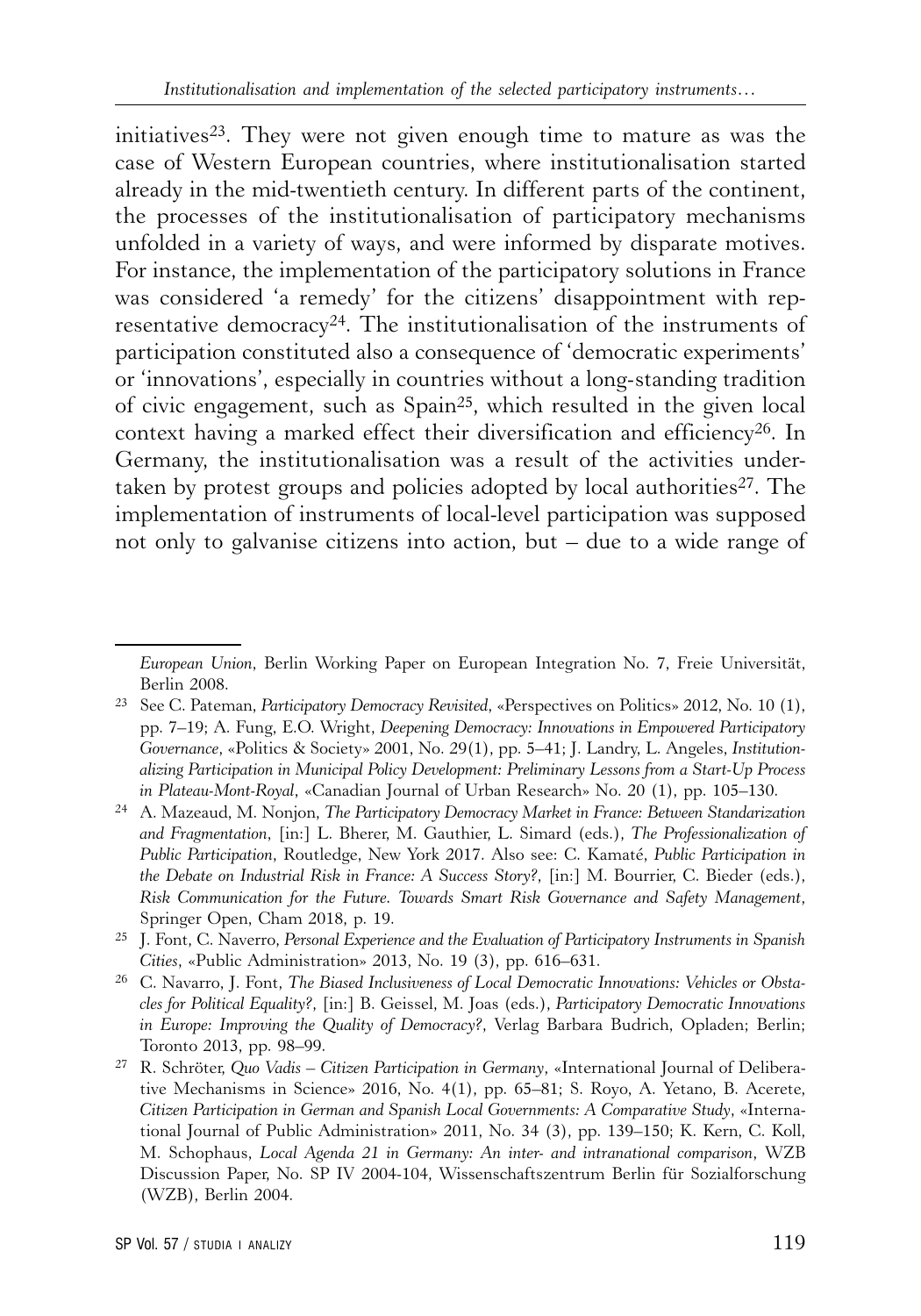public services performed at the local level – to curtail public spending as well28.

The beginning of the institutionalisation of modern mechanisms of public participation in Poland can be justifiably connected with the amendments to the Act on Local-Self-government (in 2001 and 2013), which included the introduction of youth councils and senior councils<sup>29</sup>. Both types of bodies previously functioned despite the lack of direct references in legal acts<sup>30</sup>.

Subsequently, other important changes with regard to the range of the institutionalisation of participatory mechanisms were introduced by means of the Public Benefit Activities and Volunteer Work Act31. In terms of the tools of civic engagement, the statute regulated the issues of public consultations and the participation of non-state entities in public service delivery, as well as introduced councils of public benefit activities32. While in 2010 an Amendment to the Act resulted in the introduction of the instrument of the local initiative, a significant if still under-implemented instrument of participation in Poland33.

<sup>28</sup> B. Geissel, *How to Improve the Quality of Democracy? Experiences with Participatory Innovations at the Local Level in Germany*, «German Politics and Society» 2009, No. 27 (4), p. 58.

<sup>29</sup> Art. 5b, The 11 April 2001 Act Amending the Acts on Local Self-Government, on Powiat Self-Government, on Province Government, on Province Government Administration, and other Acts, Dz.U. 2001, No. 45, item 497, No. 89, item 971; art. 5c, [The 11 October 2013 Act on Amending the Act on Local Self-Government], Dz.U. 2013, item 1318.

<sup>30</sup> E.g. M. Brol, *Młodzieżowa rada gminy jako przykład uczestnictwa młodzieży w życiu społeczno-politycznym*, «Studia Politicae Universitatis Silesiensis» 2013, No. 10, pp. 30–52; https://www. journals.us.edu.pl/index.php/SPUS/article/view/6351 (14.01.2020); A. Bilnicka, A. Cioch, B. Kazior, *Rady seniorów. (Milowy) Krok po kroku*, Fundacja Miejsc i Ludzi Aktywnych, Kraków 2018.

<sup>31</sup> Ustawa z dnia 24 kwietnia 2003 r. o działalności pożytku publicznego i o wolontariacie [The 24 April 2003 Act on the Public Benefit Activities and Volunteer Work], Dz.U. 2003, No. 96, item 873 with further amendments.

 $32$  Councils of Public Benefit Activities – collegial bodies that serve the opinion-giving and advisory function for public authorities. As such, they constitute representatives of NGOs. The tasks performed by the councils include giving opinion on the documents and plans prepared by the authorities with regard to the social sector. The institution of the Council of Public Benefit Activities was introduced into the Polish legal order with the passing of the Act on the Public Benefit Activities and Volunteer Work in 2003. Initially, the councils were not obligatory. It was possible to establish them at all self-governmental levels (i.e. gmina – municipality, powiat – district, województwo – region). Since 2015, establishing such bodies has been obligatory at the municipality and district levels whenever any NGO operating on the territory of a given administrative unit puts forward a specific motion.

<sup>33</sup> Chapter 2a, The 22 January 2010 Act Amending the Act on the Public Benefit Activities and Volunteer Work and other Acts, Dz.U. 2010, No. 28, item 146.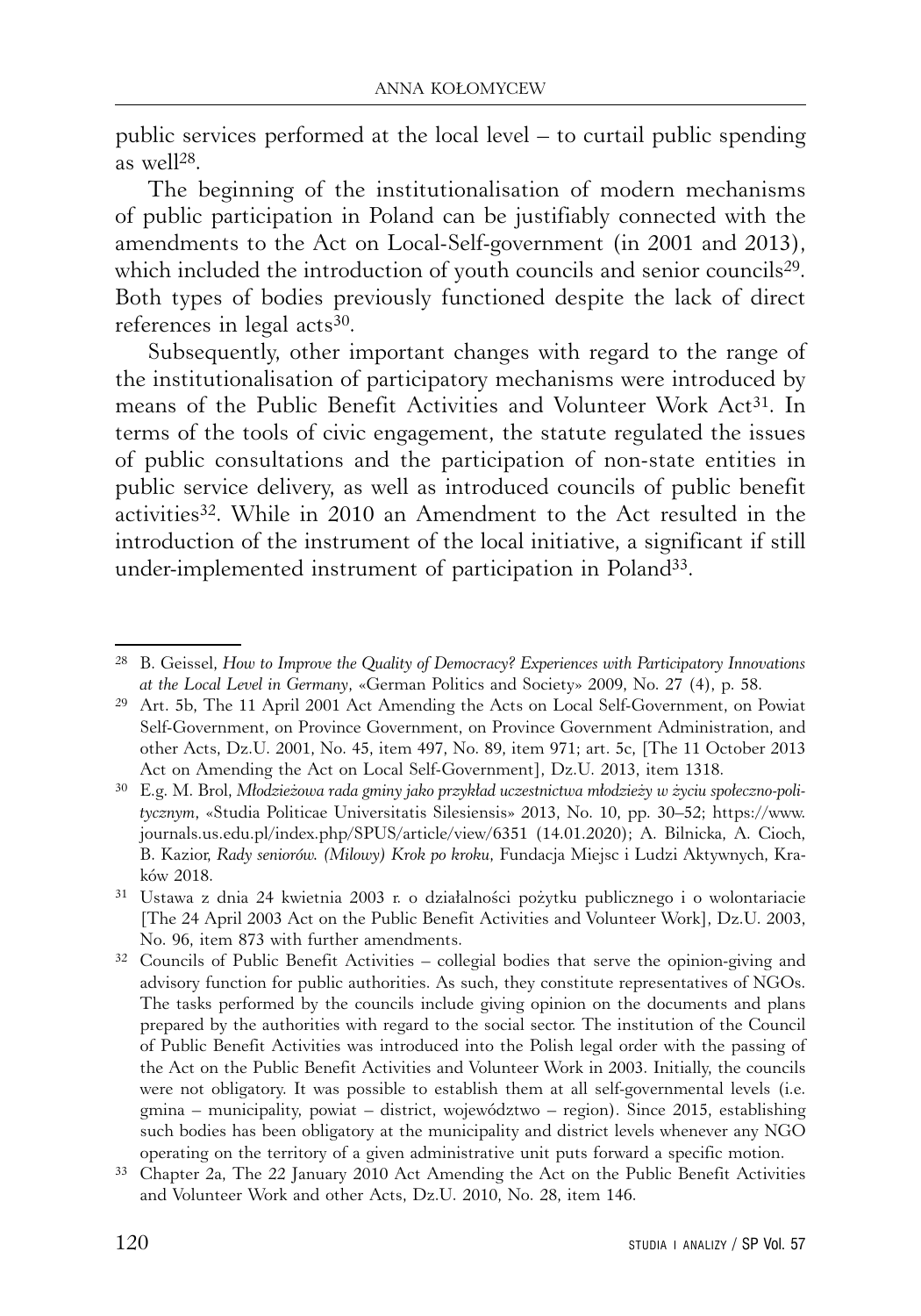The idea of the local initiative consisted of cooperation of (informal) social groups and the (local) authorities of a given municipality with a view to delivering public services. The role of the local community was not to be limited to merely initiating ideas, and singling out areas for the authorities to intervene and duly tackle, but to enable participation in the delivery of public services, and to allow the said community to make a considerable contribution while doing so, be it financial or inkind contribution<sup>34</sup>. The local initiative was designed as an instrument for local communities that were unable to create on their own stable legal forms of civic engagement (associations, foundations) due to their formalized character. Eventually, however, the structure of the local initiative as a participatory tool proved too complex to become a widely implemented mechanism35.

The 2009 Act on the Solectwo Fund<sup>36</sup> marked a crucial step in the process of the institutionalisation of participatory mechanisms. Its governing principle was the activation of rural communities and the inclusion of residents into the decision-making process with regard to their surroundings. Thanks to its financial character, the instrument facilitates real-life, palpable activities. In contrast with the local initiative, the fund is popular in Poland and is implemented by almost three-fourths of municipalities where Solectwo exists<sup>37</sup>. In short, one could state that the fund acts as 'a participatory budget' for rural communities, who in turn are at liberty to decide on the allocation of financial means provided for in the budget of their municipality. The Solectwo fund is a participatory tool that is also appealing to local authorities, as the legislator provided for the reimbursement of a substantial share of the expenses (20–40%) incurred by each municipality in the course of its implementation<sup>38</sup>.

<sup>34</sup> A. Kołomycew, *Możliwość wykorzystania inicjatywy lokalnej w procesie współrządzenia w jednostkach terytorialnych*, [in:] K. Kuć-Czajkowska, M. Sidor (eds.), *Miasta: społeczne aspekty funkcjonowania*, Wydawnictwo UMCS, Lublin 2014.

<sup>35</sup> NIK, *Realizacja zadań publicznych w ramach inicjatywy lokalnej. Informacja o wynikach kontroli*, KAP.430.017.2018 Nr ewid. 177/2018/P/18/004/KAP, Warszawa 2019.

<sup>36</sup> The 21 January 2014 Act on Solectwo Fund, Dz.U. 2014, item 301, is currently in force.

<sup>&</sup>lt;sup>37</sup> Sołectwo is an auxiliary unit of municipality. The scope of activities undertaken by a given sołectwo is assigned by the municipal council on the territory of which said sołectwo is established. According to the research carried out by the Ministry of the Interior and Administration (MSWiA) and Central Statistical Office (GUS), in 2017 sołectwo functioned in 2174 municipalities out of 2478. See: MSWiA, "Fundusz sołecki", https://www.gov. pl/web/mswia/fundusz-solecki (3.01.2020). Also see: A. Ptak, *Lokalna społeczność w procesie tworzenia funduszu sołeckiego*, «Studia Regionalne i Lokalne» 2015, No. 1 (59), pp. 138–153.

<sup>38</sup> A. Ptak, *Lokalna…*, p. 140.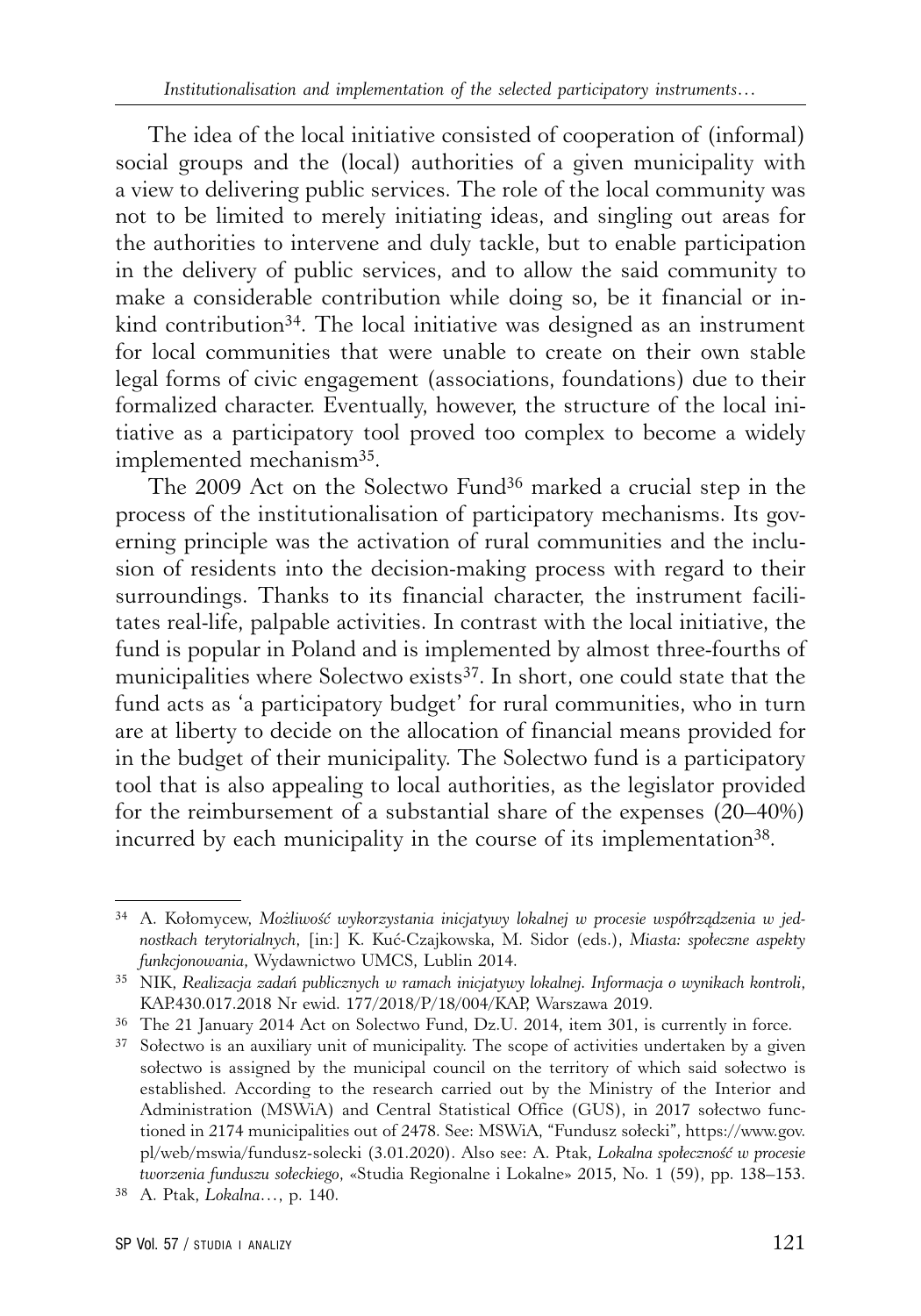2018 saw a series of significant changes in the process of the institutionalisation of participatory mechanisms with the adoption of the statute aiming, "to increase the participation of citizens in the procedures of electing, functioning and controlling of select public bodies"39. The key amendments included: the introduction of obligatory participatory budgeting in cities with county status<sup>40</sup> (with regard to other territorial units, participatory budgeting remains an optional instrument), the further specification of the citizens' local and regional level legislative initiative41, as well as the introduction of an obligatory debate on the state of the municipality<sup>42</sup> (preceded by an annual report on the state of the municipality prepared by its authorities), which would allow for the active participation of citizens<sup>43</sup>.

One ought to state that, apart from the aforementioned regulations, the obligation or recommendations to implement participatory mechanisms, such as seeking advice of opinion-giving bodies on the part of authorities or conducting public consultations, are included in a series of specific statutes regarding among others the issues of revitalisation<sup>44</sup> (appointing a revitalisation committee), spatial planning45 or other issues pertaining to the functioning of local government units<sup>46</sup>. Due

<sup>39</sup> The 11 January 2018 Act on Amending Select Acts with a View to Increasing the Participation of Citizens in the Process of Electing, Functioning, and Controlling of Some Public Organs, Dz.U. 2018, item 130.

<sup>40</sup> A city with powiat status is a local governmental unit in Poland, which de facto constitutes a municipality, but also performs the tasks allocated to county (Pol. powiat). Such a solution has been introduced into the legislation due to the size of the units and the necessity to expand the scope of their tasks. At present, there are altogether 66 cities with powiat status in Poland.

<sup>41</sup> E. Zielińska, D. Kraszewski, *Narzędzia partycypacji lokalnej w Polsce w latach 2014–2017. Konsultacje społeczne, inicjatywa lokalna, inicjatywa uchwałodawcza*, Fundacja im. Stefana Batorego, Warszawa 2019, p. 18.

 $42$  The solution provided for in the legislation available is not typified by the spirit of a universal public debate; nor does it resemble any mechanism of deliberative democracy. An opportunity for citizens to voice their opinion during a debate is permissible only if an appropriate motion – supported by a statutory number of residents of a given municipality – has been tabled for discussion.

<sup>43</sup> Dz.U. 2018, item 130. Also see: M. Pszczyński, P. Sobczyk, *Nowelizacja przepisów samorządowych i wyborczych – aspekty prawne i praktyczne istotne dla jednostek samorządu gminnego*, «Ekspertyzy i Opracowania» 2018, No. 38, Narodowy Instytut Samorządu Terytorialnego.

<sup>44</sup> The 9 October 2015 Act on Revitalisation, Dz.U. 2019, items 730, 1696, 2020.

<sup>45</sup> The 27 March 2003 Act on Planning and Land Development, Dz.U. 2003, No. 80, item 717.

<sup>46</sup> S. Pawłowski, *Konsultacje obligatoryjne i fakultatywne w ustawie o planowaniu i zagospodarowaniu przestrzennym a zakres uspołecznienia procesów planowania przestrzennego*, «Ruch Prawniczy, Ekonomiczny i Socjologiczny» 2015, LXXVII – Vol. 1, pp. 203–217. Cf. M. Wenclik, *Prawne*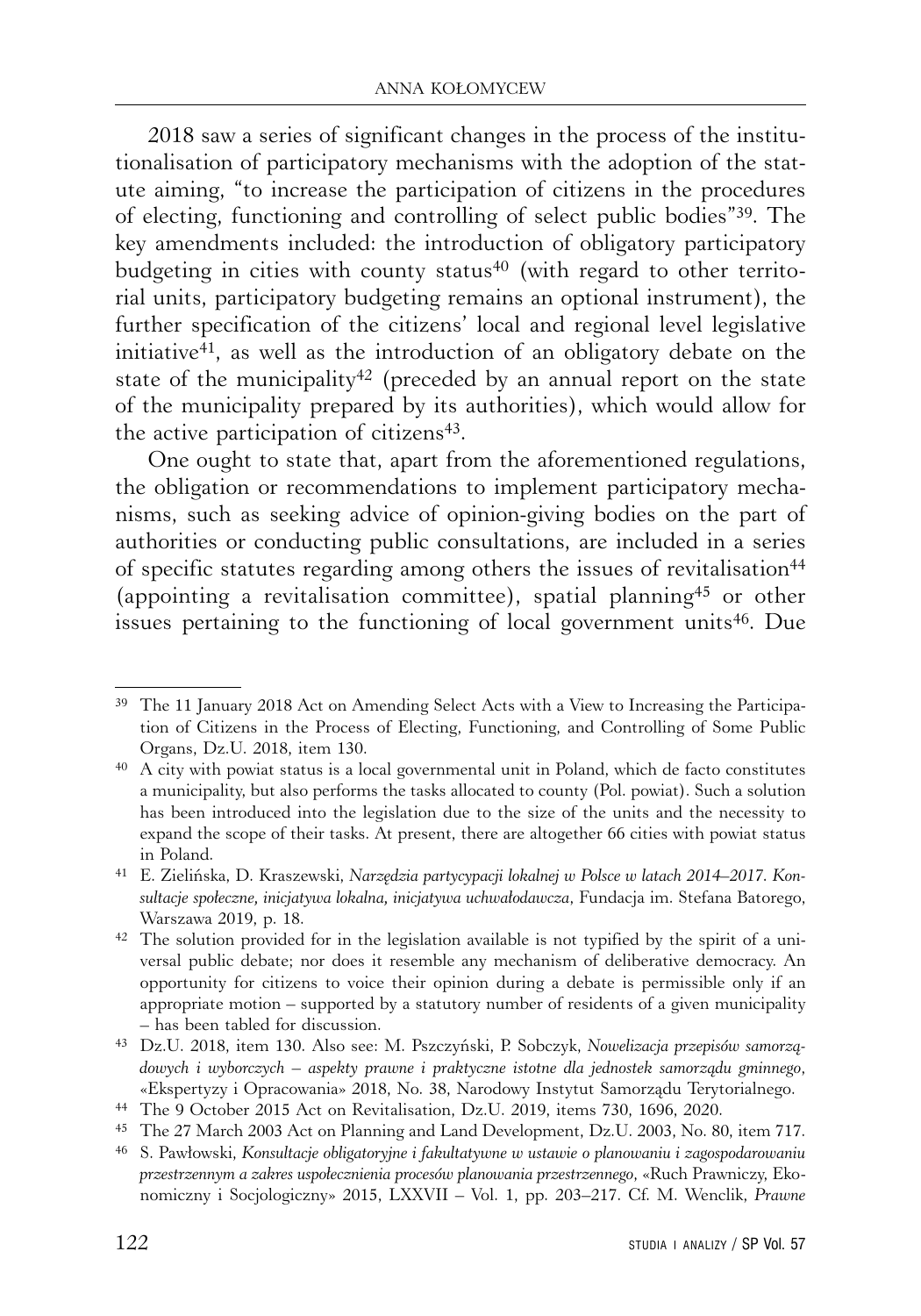to the number of regulations available, the present text only refers to selected legal solutions.

#### **Research methodology**

The purpose of the research was to identify the differences in the scope of the implementation of institutionalised forms of public participation in municipalities. The quantitative research was conducted in 2017 on a representative sample of 525 municipalities, which represented three distinct types, i.e.  $urban<sup>47</sup>$ , urban-rural, and rural. A questionnaire (CATI) that comprised of 24 questions (both open-ended and closedended) and four sociodemographic questions was sent to representatives of local self-governments and regional civil servants.

Having analysed the answers to the aforementioned questionnaire, the author created an original participation ranking, which served as the foundation for the further selection of municipalities with a view to conducting qualitative research. The selection (short-list) was purposedriven (deliberate), as the rationale behind the research was to choose municipalities belonging to each of three types under discussion, while including also extreme municipalities, i.e. ones that scored the highest and the lowest points.48 Eventually, 12 municipalities were singled out, and 44 in-depth interviews were conducted altogether in 2018 and in 2019. The interviews followed a pre-prepared scenario, which were modified depending on the particular respondents, i.e. municipal authorities (executive bodies, councillors), local leaders (including village leaders, pol. *soltys*), the representatives of NGOs, and the residents of municipalities under discussion, who availed themselves of participatory mechanisms. All the interviews conducted were transcribed and subsequently encoded using QDA Miner Lite.

*i pozaprawne uwarunkowania konsultacji społecznych*, Państwowa Wyższa Szkoła Informatyki i Przedsiębiorczości w Łomży, Łomża 2016, pp. 81–99.

<sup>47</sup> Urban municipalities comprised also cities with county status, i.e. municipalities typified by their special status. However, due to the topics discussed in the present article, the author jointly analyses these two types of municipalities.

<sup>48</sup> The ranking of participation was created on the basis of allocation of specific points to particular survey questions. In the ranking under consideration, the maximum score is 54, while the minimum score is 2.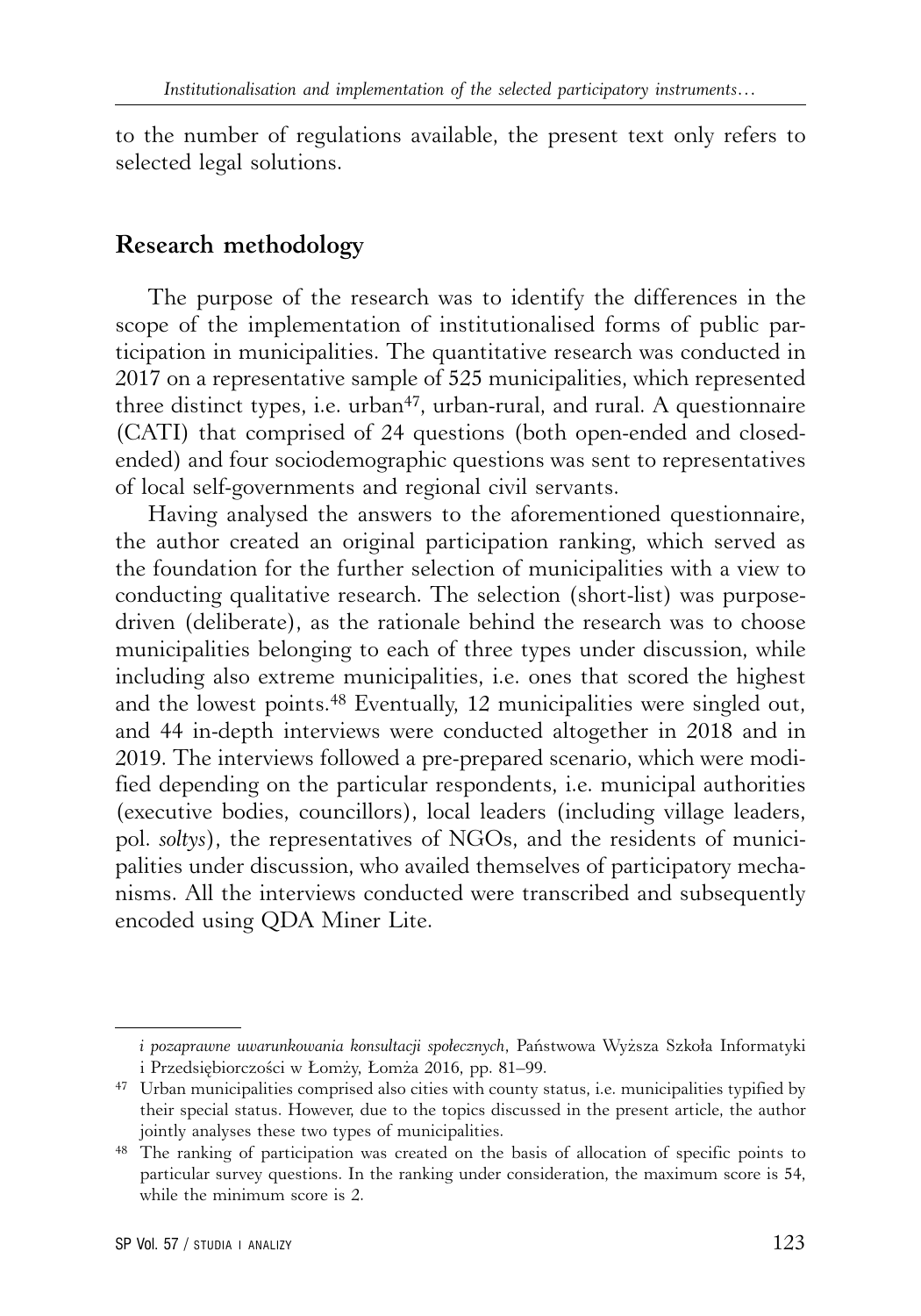#### **The scope of the implementation of participatory instruments in Polish municipalities: research outcomes**

Despite the ever-growing catalogue of participatory instruments and the increasing popularity of democratic experiments, the municipalities under discussion participate in fairly typical and hardly refined forms of civic engagement. One of the most common, and simultaneously one of the most controversial, with regard to (arguable) the lack of effects is the mechanism of local participation public consultation<sup>49</sup>. In addition, a wide catalogue of participation instruments is available at the municipal level including different types of collegial or deliberative bodies (Table 1).

| Applicable forms of citizens' participation – civic<br>engagement (other than public consultations):                                                               |               | Type of municipality: |                |       |  |
|--------------------------------------------------------------------------------------------------------------------------------------------------------------------|---------------|-----------------------|----------------|-------|--|
|                                                                                                                                                                    |               | urban                 | urban-rural    | rural |  |
| task-specific / problem-specific councils<br>(appointed if need be / on an emergency<br>basis)                                                                     | n             | 18                    | 29             | 59    |  |
|                                                                                                                                                                    | $\frac{0}{0}$ | 40.0%                 | 25.9%          | 16.0% |  |
| permanent advisory and opinion-giving<br>councils / teams / committees                                                                                             | n             | 16                    | 22             | 42    |  |
|                                                                                                                                                                    | $\frac{0}{0}$ | 35.6%                 | 19.6%          | 11.4% |  |
| youth municipal council                                                                                                                                            | n             | 26                    | 21             | 19    |  |
|                                                                                                                                                                    | $\frac{0}{0}$ | 57.8%                 | 18.8%          | 5.2%  |  |
| participatory budgeting council / team                                                                                                                             | n             | 12                    | 20             | 17    |  |
|                                                                                                                                                                    | $\frac{0}{0}$ | 26.7%                 | 17.9%          | 4.6%  |  |
| senior council                                                                                                                                                     | n             | 18                    | 16             | 11    |  |
|                                                                                                                                                                    | $\frac{0}{0}$ | 40.0%                 | 14.3%          | 3.0%  |  |
| other forms                                                                                                                                                        | n             | $\Omega$              | $\overline{4}$ | 10    |  |
|                                                                                                                                                                    | $\frac{0}{0}$ | $0.0\%$               | 3.6%           | 2.7%  |  |
| new techniques of participation                                                                                                                                    | $\mathbf n$   | 9                     | 7              | 11    |  |
| (e.g. open space, citizens' cafeteria,<br>deliberative opinion poll, citizens' walk,<br>research opinion poll, public forum debate,<br>social dialogue commission) | $\frac{0}{0}$ | 20%                   | 6.3%           | 3%    |  |
| lack of other forms of citizens' participation<br>(civic engagement)                                                                                               | n             | $\overline{7}$        | 43             | 236   |  |
|                                                                                                                                                                    | $\frac{0}{0}$ | 15.6%                 | 38.4%          | 64.1% |  |
| altogether                                                                                                                                                         | n             | 45                    | 112            | 368   |  |

**Table 1.** The implementation of participatory mechanisms in municipalities

Source: research on the basis of the analysis of interview questionnaires.

<sup>&</sup>lt;sup>49</sup> A large part of the research concerned public consultations. Nevertheless, at this point, the author presents only those forms of participation that have been institutionalized in Poland in recent years and regulated by national statutes.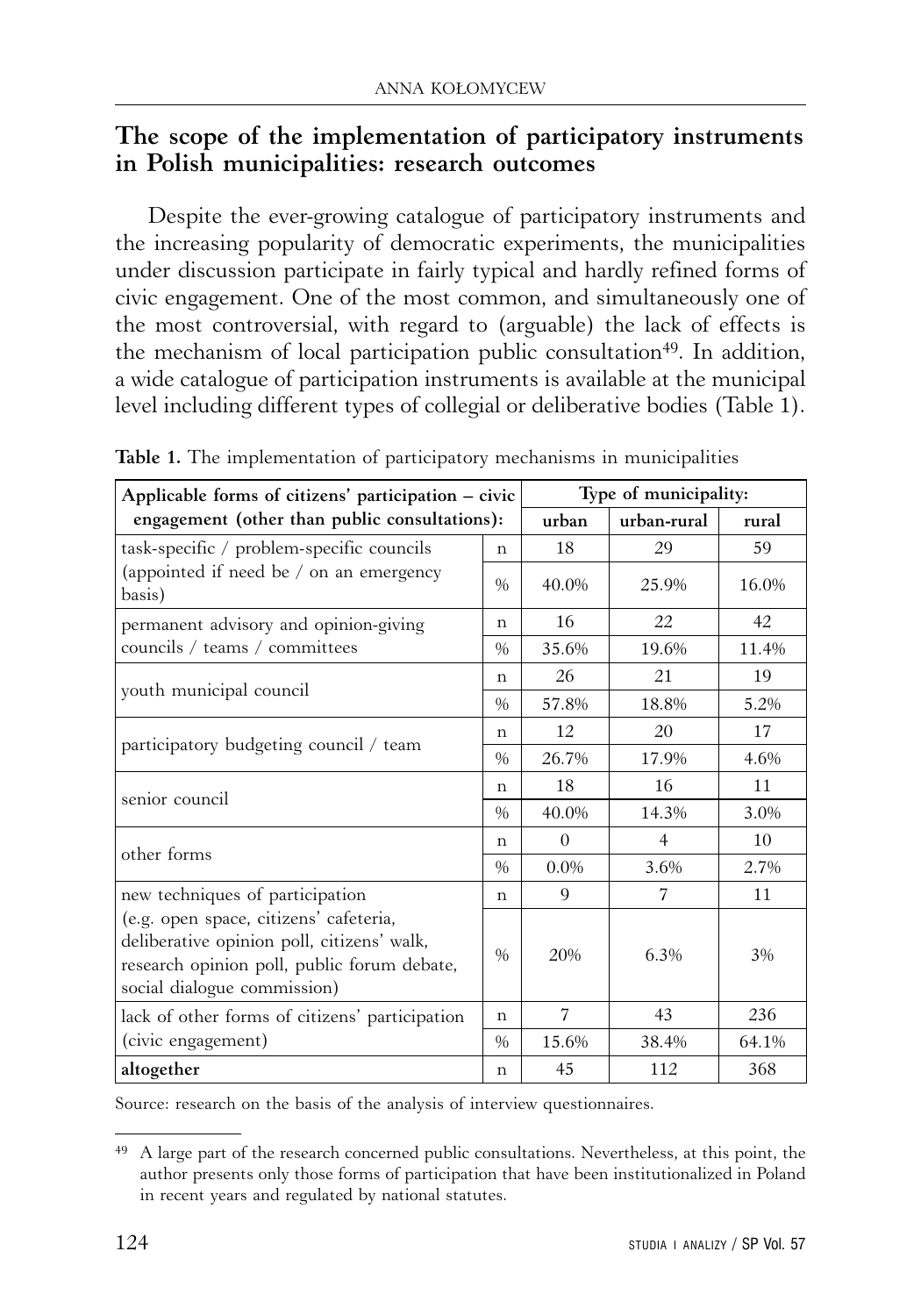The most marked differences (between rural and urban municipalities) are predominantly with regard to the permanency of the solutions, such as advisory and opinion-giving councils or committees, which – although it is difficult to ascertain their real-life influence on the decisions – provide at least a formal representation of different social groups in the decision-making process. Permanent participatory mechanisms require not only the constant activity of their participants, but also knowledge (including professional expertise) and information constituting the foundation of the functioning of an advisory body, which are easier accessible in urban municipalities<sup>50</sup>. Other factors affecting the greater popularity of permanent (collegiate) forms of participation in urban municipalities also include the availability of experts, the lifestyle of residents and their mentality, which affects their involvement in public issues $51$ .

On the basis of the results of the quantitative results presented above, one cannot, however, unambiguously assert that the involvement of the citizens of rural municipalities in public affairs is weaker than the inhabitants of urban areas. What the interviews reveal is that public engagement in rural municipalities manifests itself primarily in nonformalised way, most frequently in direct contact between members of a local community and municipal authorities and regional civil servants. The assumption is corroborated by the following statement of one of the mayors:

(…) We meet these people on a daily basis – we talk together, we know each other. There are, you know, 9 500 inhabitants altogether so one really knows everyone by sight… (…) But sometimes I just prefer to sit down with people and talk. I am going somewhere or riding my bike and suddenly somebody stops me – I have a number of friends, yes, I meet them.  $(O/II/W)^{52}$ .

The preference for less formalised participatory solutions in rural municipalities is reflected by the answers to the question concerning the

<sup>50</sup> J. Font, S. Pasadas, J.L. Fernández-Martínez, *Participatory Motivations in Advisory Councils: Exploring Different Reasons to Participate*, «Representation» 2019, DOI: 10.1080/00344893.2019.1643774.

<sup>51</sup> Cf. M. Turcotte, *Social engagement and civic participation: Are rural and small-town populations really at an advantage?*, «Rural and Small Town Canada Analysis Bulletin Catalogue» 2005, No. 6(4) 21-006-XIE V, pp. 1–24. Also see: P. Sadura, K. Murawska, Z. Włodarczyk, *Wieś w Polsce. Diagnoza i prognoza. Raport z badania*, Fundacja Wspomagania Wsi, Warszawa 2017.

<sup>52</sup> The individual symbols in the interview code mean: region in which the municipality is located, interview number in the given municipality, respondent function (e.g.  $W$  – mayor,  $U$  – local administration staff,  $O$  – NGOs).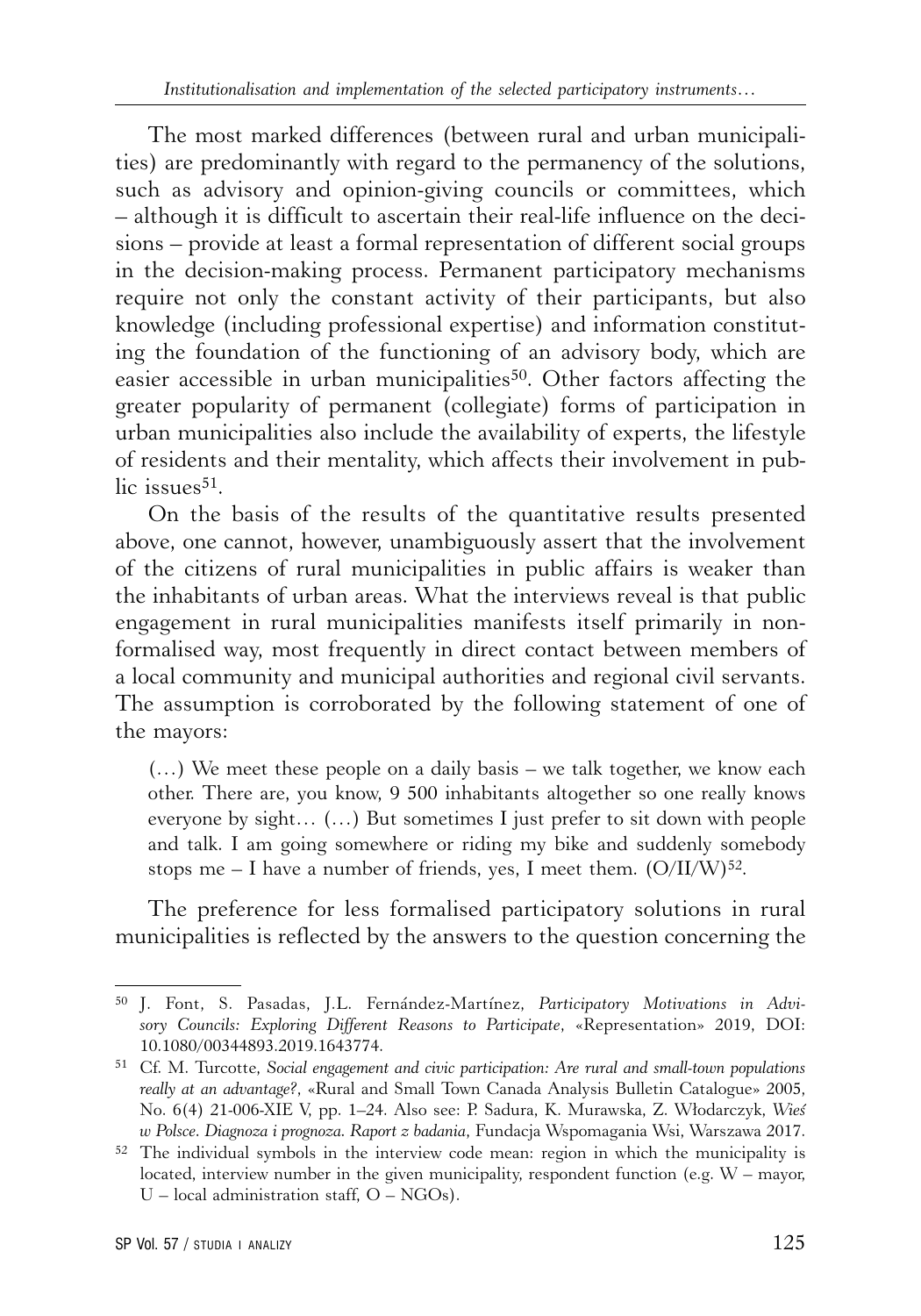forms of delivery of public tasks (services) with participation of citizens (Table 2).

| Select forms of citizens' participation in the<br>processes of the delivery of public tasks (services) |               | Type of municipality: |             |       |  |
|--------------------------------------------------------------------------------------------------------|---------------|-----------------------|-------------|-------|--|
|                                                                                                        |               | urban                 | urban-rural | rural |  |
| tasks delivered as part of the solecki fund                                                            | n             | 10                    | 86          | 261   |  |
|                                                                                                        | $\frac{0}{0}$ | 22.2%                 | 76.8%       | 70.9% |  |
| tasks delivered as part of participatory<br>budgeting                                                  | n             | 28                    | 42          | 71    |  |
|                                                                                                        | $\frac{0}{0}$ | 62.2%                 | 37.5%       | 19.3% |  |
| tasks delivered within the local initiative                                                            | n             | 8                     | 12          | 41    |  |
|                                                                                                        | $\%$          | 17.8%                 | 10.7%       | 11.1% |  |
| altogether                                                                                             | n             | 45                    | 112         | 368   |  |

**Table 2.** Select forms of the delivery of public tasks (services) with citizens' participation<sup>53</sup>

Source: research on the basis of the analysis of interview questionnaires.

The above juxtaposition shows that in rural municipalities the solecki fund constitutes the most attractive tool of participation. Its popularity stems from the relatively simple form (a motion, once tabled, is passed during a village meeting and submitted to the municipality's executive body), and the encouragement to implement it on the part of the municipal authorities that are compensated a significant share of the expenses incurred in the process of the tool's introduction. As a result, the solecki fund enjoys the status of being a widely known and increasingly popular participatory mechanism.

However, in the course of the qualitative research practices likely to weaken the potential of the solecki fund as a participatory mechanism have also been identified. Such a situation occurs when a local community is at a loss how to use the allocated funds, as the basic needs (e.g. infrastructure) have already been satisfied, while social integration or cultural activities can be justifiably financed through sources specifi-

<sup>&</sup>lt;sup>53</sup> In the interview questionnaire, the respondents were posed questions concerning different forms of delivery of public tasks (services) with citizens' participation. Table No. 2 includes only select forms of delivery, excluding such solutions as entrusting non-state entities with public tasks (services) or creating different cross-sectoral partnerships. Due to complexity of related subjects, these solutions demand further scholarly attention that the present article, given its primary scope, cannot provide. As the respondents were free to select multiple answers, they do not add up to 100%.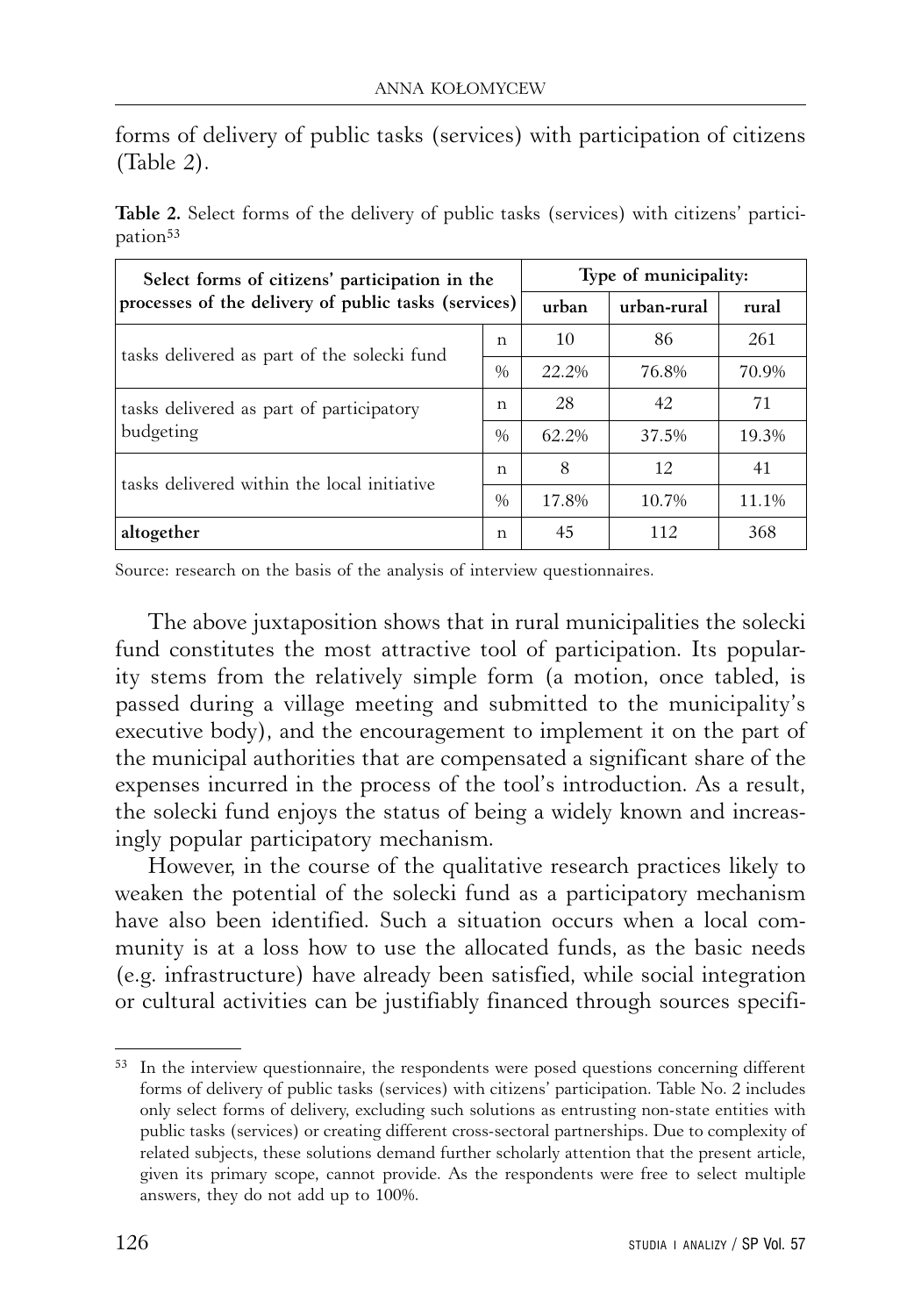cally created for the sake of rural municipalities (e.g. European Funds). If this is the case (as well as in less affluent municipalities), then the initiative is taken over by the municipal authorities, who attempt to navigate the solecki fund (through the intermediary of local leaders) and to assign particular tasks to this specific participatory instrument. In practice, what is at stake is not so much the curtailing of participation in rural municipalities, but rather the rationalization of expenses. The following statement by mayor of one of the rural municipalities under discussion provides a fitting example of the above:

People assume that the solecki fund will fix it all once and for all. It won't – this is just what people wrongly assume (…) This is not only a dilution of the budget as such, but in the case of my municipality, which is in debt, which is not rich enough, then this budget is fairly small, and material expenses – investments are also small. So this is really like heading for a fall – reaching a crisis by means of the solecki fund. (M/I/W).

An instrument similar to the solecki fund, participatory budgeting has enjoyed unprecedented popularity in recent years, especially in urban and urban-rural municipalities in Poland (Table  $2$ )<sup>54</sup>. The tool has also been the subject of numerous publications and reports, systematically evaluating its implementation in Polish cities<sup>55</sup>. With regard to the municipalities under discussion, it was introduced in a top-down fashion, initiated by the authorities, and was  $-$  as a result  $-$  perceived more as a means of self-promotion of municipalities and the administration than as an expression of willingness to include the local community in the allocation and management of the unit's budget. Undoubtedly, interest in participatory budgeting – especially during the initial rounds (on condition that the residents were properly prepared to embrace the mechanism) – was considerable, as highlighted by the respondents during interviews. In comparison with the solecki fund, this solution remains, however, far more time-consuming and formalised. In consequence, it was not uncommon for the idea submitted as part of participatory bud-

<sup>54</sup> Although participatory budgeting is implemented in rural municipalities, it enjoys an experimental status there rather than functioning as a universal, commonly used mechanism. See more: K. Leśniewska-Napierała, *Budżet obywatelski jako nowy instrument partycypacji społecznej na obszarach wiejskich w Polsce*, «Studia Obszarów Wiejskich» 2019, No. 53, pp. 77–93.

<sup>55</sup> D. Rybińska, *Instytucja budżetu obywatelskiego jako narzędzia rozwoju samorządu lokalnego*, «Finanse i Prawo Finansowe» 2018, No. 1 (17), pp. 49–65; B. Pytlik, *Budżet partycypacyjny w Polsce. Ewolucja i dylematy*, «Studia z Polityki Publicznej» 2017, No. 1, pp. 103–122; Miasto 2077, *Raport. Budżet obywatelski w polskich miastach*, March 2019, http://www.miasto2077.pl/ wp-content/uploads/2019/03/Raport-Budz%CC%87ety-Obywatelskie-w-polskich-miastach. pdf (10.01.2020).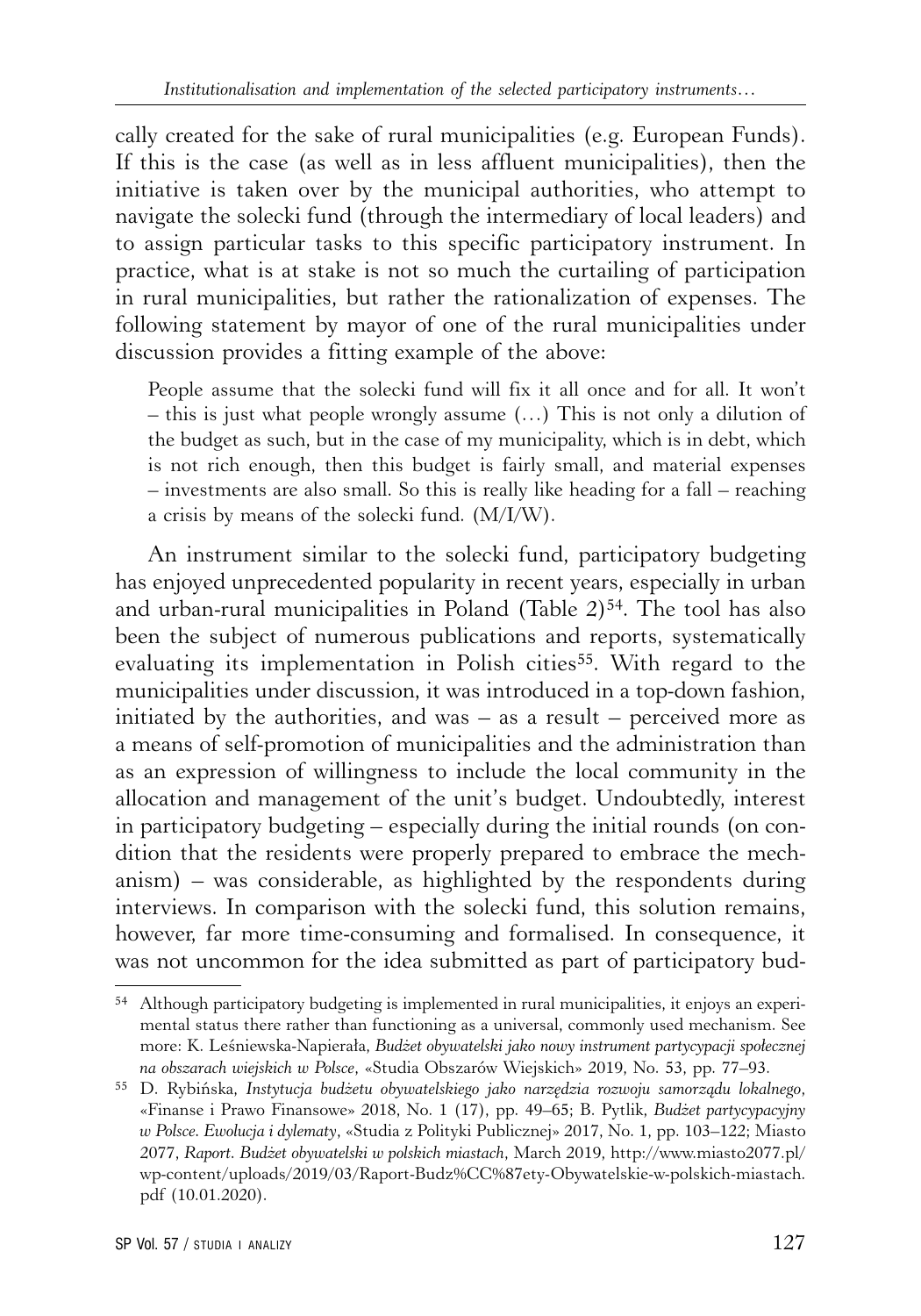geting not to be a bottom-up initiative of the residents, but a product of a NGOs that – due to their experience – were capable of complying with all the formalities involved56. Not unlike the case of the solecki fund, the research elicited situations that to an extent undermined the idea of participatory budgeting, i.e. public tasks (services) that are submitted and funded in the subsequent editions of the programme. In one of the municipalities under discussion, representatives of NGOs – as natural persons – first submitted proposals of activities to be financed through participatory budgeting, and then – once the task had been selected – they had to take part (already as an NGO) in a competition to contract this public task. An example of such a practice is the following statement made by an initiator of an activity within the participatory budgeting, who also happens to be a member of a local non-governmental organization:

 $(...)$  we submit our ideas as natural persons, yes, I myself as  $X^{57}$ , my friend as Y and so on, and the third person submits the third project. And subsequently there is a competition for the delivery of projects that have been approved of (…) Nobody has ever entered [the competition – author's note]. This I think stems from the fact that the classes require specialist knowledge, and that we include there stringent criteria and put excessive demands on specialists and require mandatory long-standing experience, professional certificates…  $(L/IX/O1)$ .

Although the aforementioned practice contradicts the very notion of participatory budgeting, it ultimately enables the delivery of tasks needed by the local community (e.g. assistance to children with disabilities and their families), which is evidenced by the fact that the projects submitted to participatory budgeting receive enough votes to secure their funding. Thus, it is difficult to unequivocally criticise such a practice, as it constitutes a means of delivering tasks that are crucial to

<sup>56</sup> Due to non-existence of uniform regulations pertaining to participatory budgeting, the scope of eligible entities was regulated locally, i.e. in each unit implementing this particular mechanism. The municipalities under consideration introduced certain limitations that excluded certain bodies, e.g. schools or NGOs, from submitting applications. These regulations were justified as follows: the existing procedures were dominated by some bodies, which in turn curtailed the opportunities for other, including non-formalised, groups of citizens (the argument concerning exclusion of NGOs) and groups characterised by a lesser activation potential (the argument concerning schools with considerable leverage on the pupils' parents / guardians).

<sup>57</sup> The respondent provided both names and surnames. In order to guarantee anonymity of the people interviewed, surnames were redacted in the course of the transcription of the interviews.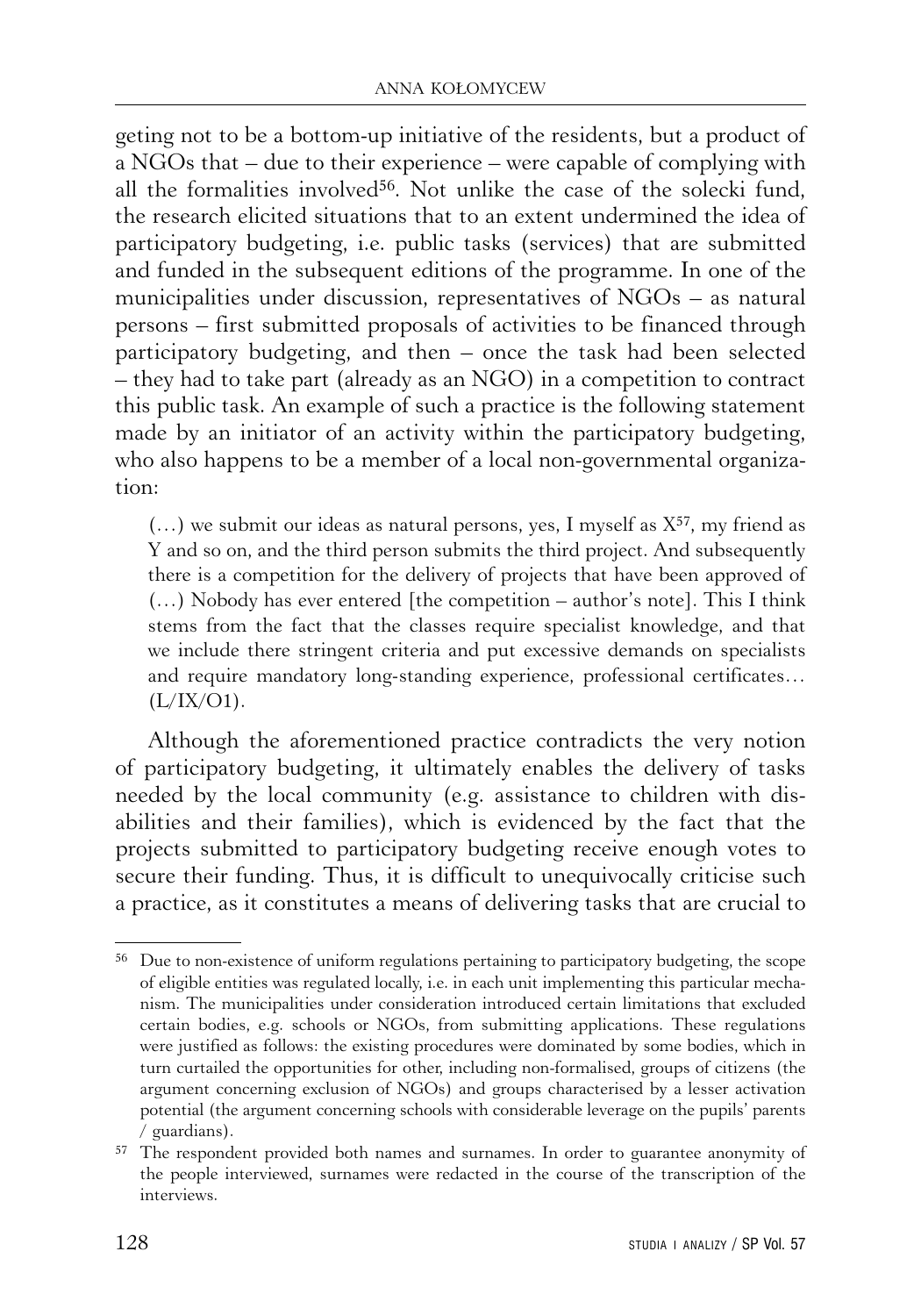the local community and that – due to economic constraints, i.e. limited municipal budget – could not have been funded otherwise.

The last of the participatory instruments, whose (excessive) institutionalisation has brought about the opposite effect from what was intended, is 'local initiative'. The overly complex formal requirements of this mechanism means that is it rarely implemented. At best, it is implemented informally, i.e. the rationale behind this instrument is duly preserved (joint activities undertaken by the local authorities and the residents), but the formal regulations prescribed by statute are ignored. Table 2 provides ample evidence that local initiative in the municipalities under discussion was altogether rarely implemented58. The reasons for not making use of the instrument, as stated by the respondents, for example representatives of the local community, included overly complicated regulations (the necessity to adopt an appropriate resolution by the municipal council) and unfamiliarity with the rules of task delivery.

Furthermore, reluctance to make use of the instrument may arise from the obligation imposed on the local community not only to submit ideas but to participate in their delivery as well (which entails additional work or financial input). To the respondents, however, citizens' involvement is primarily limited to the stage of generating ideas, and does not encompass the production / delivery stage:

No, it is not that they supervise [the delivery of tasks – author's note]. They [residents of a given municipality – author's note] rather have an idea. But later on, delivery is assigned to us [local administration – author's note].  $(L/$  $IX/U$ ).

The main reason for not making use of the local initiative seems to be the excessive formalization of this instrument. The main reason thus is not lack of willingness to act collectively on the part of the members of local communities or municipal authorities. The interviews conducted clearly prove that such a form of cooperation did indeed take place in the municipalities under consideration, yielding results beneficial to both parties. However, taking collective action with recourse to the local initiative as an instrument of participation proved problematic. Although, in accordance with the rationale behind the introduction of the local initiative, there was expected an improvement with regard to the cooperation within territorial units (i.e. cooperation between the authorities

<sup>58</sup> E. Zielińska, D. Kraszewski, *Narzędzia partycypacji lokalnej w Polsce w latach 2014–2017. Konsultacje społeczne, inicjatywa lokalna, inicjatywa uchwałodawcza*, Fundacja im. Stefana Batorego, Warszawa 2019, s. 18. Cf. NIK 2019.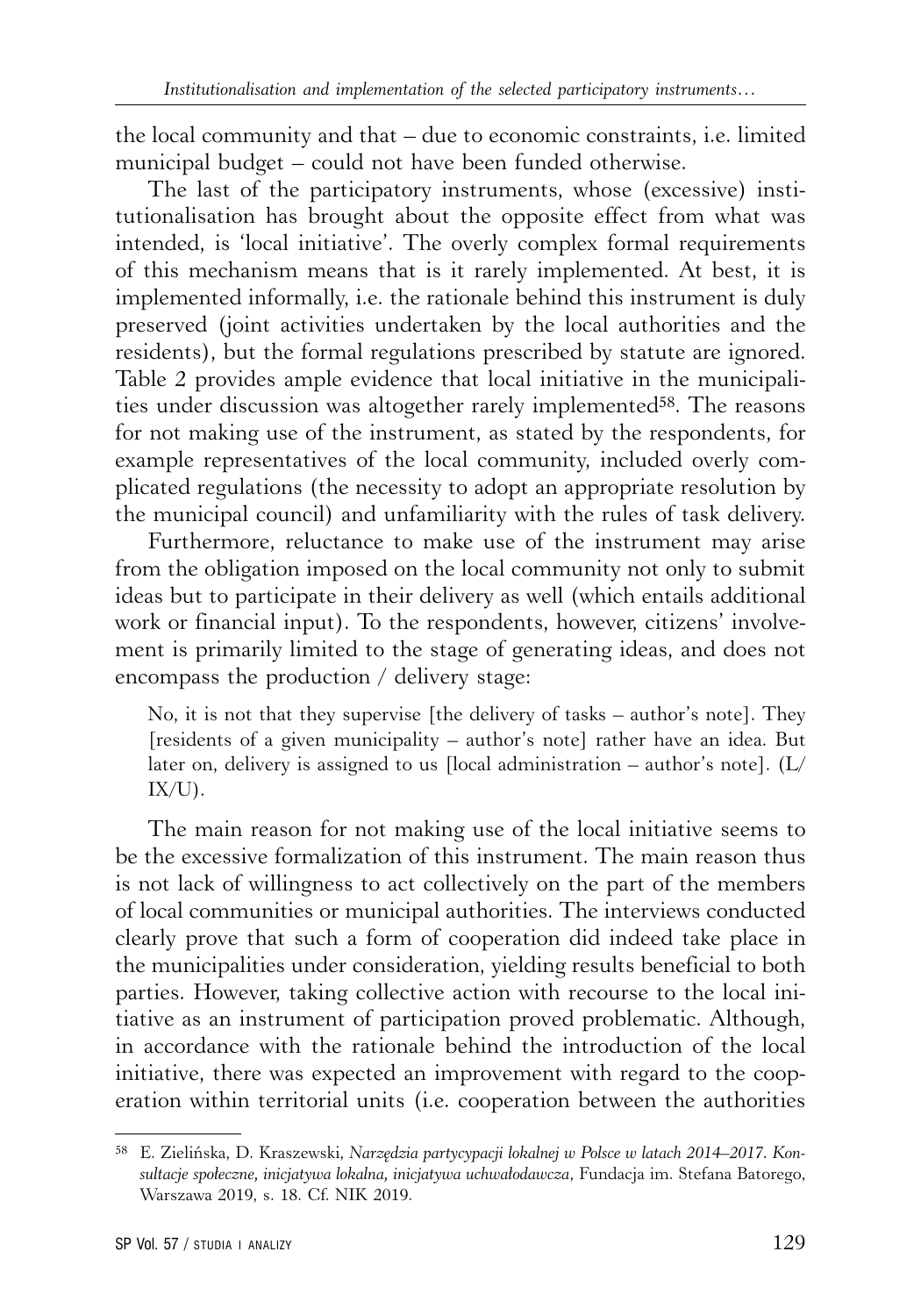and other local stakeholders), the scale of formalities connected with the execution of tasks (delivery of services) as part of the local initiative has in effect discouraged the local communities from implementing the mechanism widely. The following statement made by a representative of one of local associations and a councillor provides a fitting example:

It was executed in this way [a local initiative was carried out – author's note], when, for example, building materials to erect an arbour were bought with recourse to the solecki fund. So this is what the local community simply does. So there is local initiative ... (O/II/R1).

The statement above shows that local initiative is understood as bottom-up activities undertaken jointly by the local community and the municipal authorities. The basis of the residents' involvement is provided by a specific need, which galvanises the inhabitants into action that can be carried out without any formalised instruments<sup>59</sup>.

## **Conclusion**

The institutionalisation of participatory mechanisms primarily contribution is to guarantee citizens an opportunity to take part in public life. As a process, it is an expression of the empowerment of citizens, and provides them with  $-$  at least formally  $-$  an avenue to influence the public sphere. However, the adoption of legal regulations and subsequent imposition by the legislator – as some cases attest – of an obligation to implement specific mechanisms on local authorities do not always result in an increase in civic engagement.

The process of the institutionalisation of participatory mechanisms calls for acknowledging the social context, the potential of the local community, the experiences of cooperation between authorities and citizens, and the needs of particular local actors. In some municipalities, a given mechanism may bear fruit, while in others it may entirely fail to win favour with the residents and/or authorities, whose role – as initiators of particular mechanisms – is of paramount importance. Taking into consideration the specificity of municipalities, such as their type, is also crucial. With regard to the process of the institutionalisation of participatory mechanisms, the legislator did not take into consideration

<sup>59</sup> Cf. L. Robinson, J. Phillips (et al.), *What Motivates Citizens to Participate? Report, The Digital Public Squere, Munt School of Global Affairs*, The University of Toronto, Toronto 2016, https:// digitalpublicsquare.com/media/DPS-Motivational-Reportv9.pdf (10.01.2020).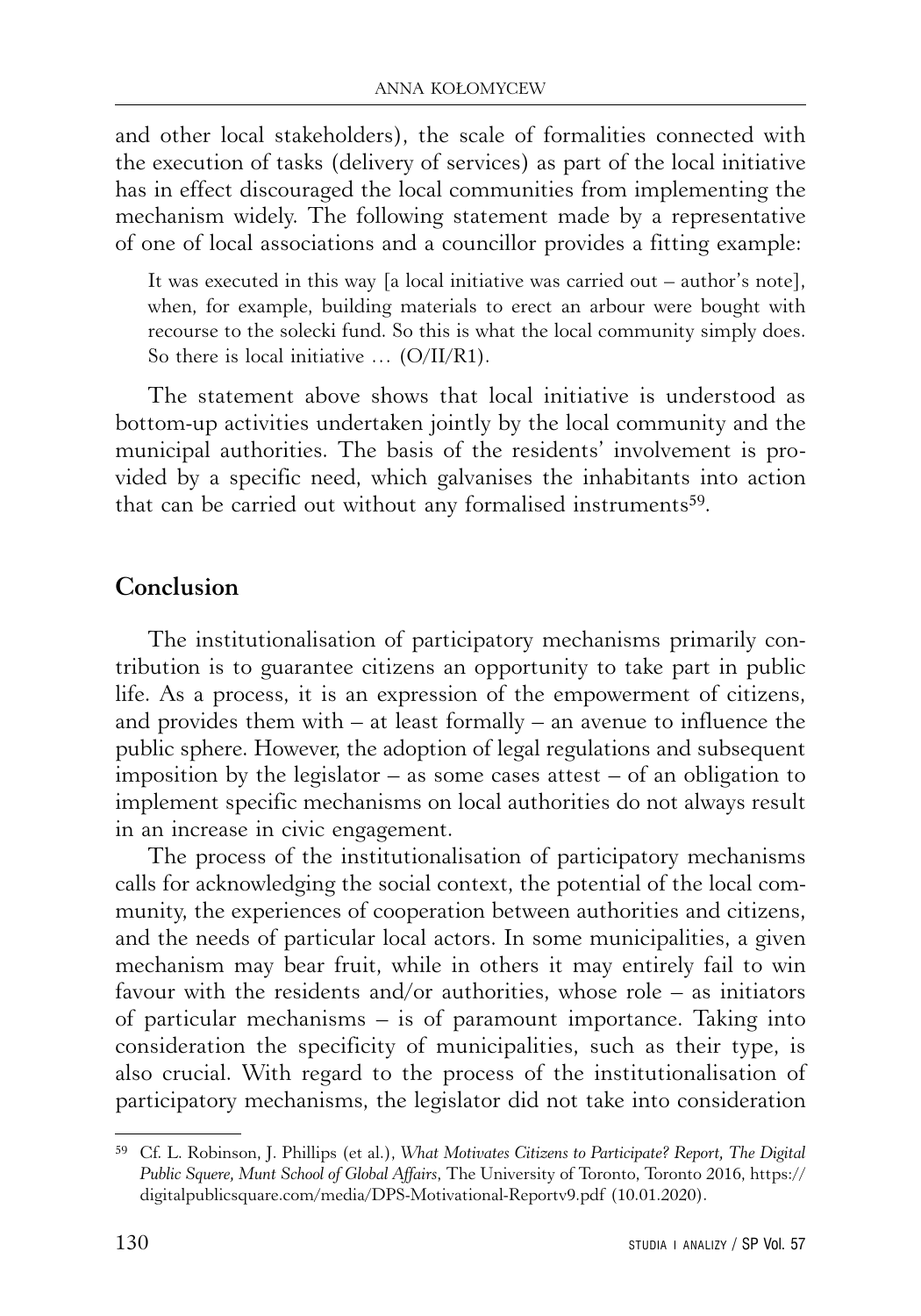the specificity of territorial units. Designing the mechanisms of civic engagement, the legislator failed to account for a diversity of conditions, including among others the specificity of social orders, political culture, and the nature of cooperation between the public authorities and the local community. These can, to a considerable degree, determine the implementation of particular participatory mechanisms (or not making use of them if they are not obligatory), modes of their implementation, and the results thereof.

Despite ongoing social changes, there are noticeable differences between the specific nature of the engagement of rural communities and the residents of urban areas. Rural municipalities still abound in traditional, frequently non-formal, manifestations of residents' involvement. The relationship between its residents and the municipal authorities follow an analogous pattern. The fact that rural municipalities are less populated than cities makes the citizens' interaction with both the authorities and the local administration a lot more direct. As the research conducted corroborates, the normative institutionalisation of participatory mechanisms results in over-regulation, which causes obligatory mechanisms (e.g. public consultations) to be treated perfunctorily, while optional ones are either customised to satisfy the needs and expectations of municipal residents (e.g. informal local initiative) or have been ignored, and have never been implemented. However, institutionalisation does not translate into the residents' interest in the matters related to the municipality they inhabit, as – in the case of less populated municipalities – it all comes down to direct contact and informal meetings with the local authorities. Difficult as gauging the efficiency of informal participation may be, it is of key importance as far as rural municipalities are concerned.

Due to clear research questions, a solid theoretical background linked with empirical research, the paper generates new and relevant knowledge. I strongly recommend it for publication. The conclusion, however, could have gone a but deeper also thematised the impact of the research on new institutionalism.

#### **Bibliography**

- R. Abers, *From Ideas to Practice: The Partido dos Trabalhadores and Participatory Governance in Brazil*, «Latin American Perspectives» 1996, No. 23 (4).
- R. Abers, *Practicing Radical Democracy*, «disP The Planning Review» 2001, No. 37 (147).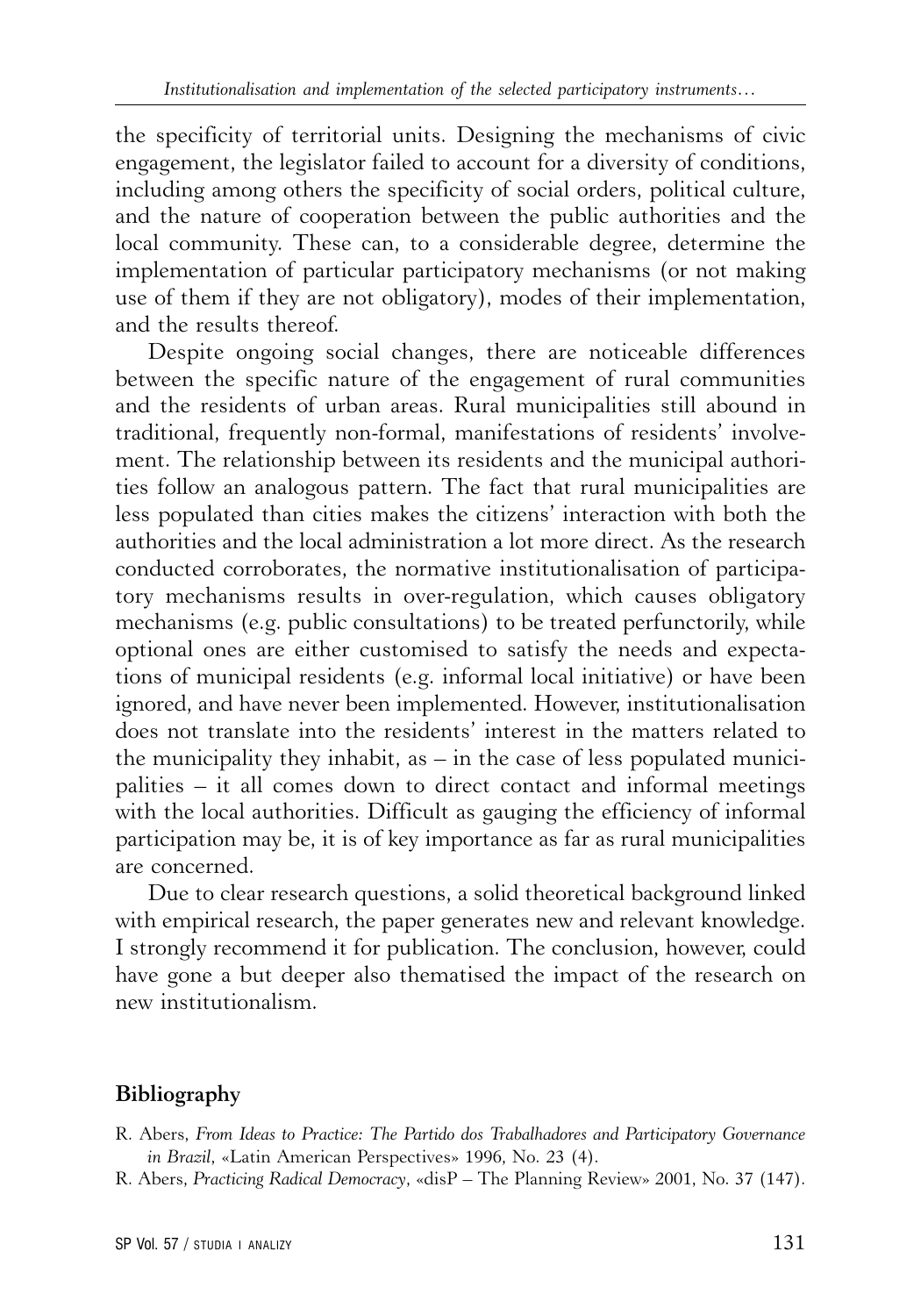- C. Balderacchi, *Problems and contradictions of participatory democracy: lessons from Latin America*, «Contemporary Politics» 2016, No. 22 (2).
- J. Bartkowski, *Tradycje partycypacji*, [in:] A. Olech, *Partycypacja publiczna. O uczestnictwie obywateli w życiu wspólnoty lokalnej*, Instytut Spraw Publicznych, Warszawa 2011.
- T.A. Börzel, Y. Pamuk, A. Stahn, *Good Governance in the European Union*, Berlin Working Paper on European Integration No. 7, Freie Universität, Berlin 2008.
- M. Brol, *Młodzieżowa rada gminy jako przykład uczestnictwa młodzieży w życiu społeczno-politycznym*, «Studia Politicae Universitatis Silesiensis» 2013, No. 10, https://www.journals. us.edu.pl/index.php/SPUS/article/view/6351 (14.01.2020).
- C. Coglianese, *Social Movements, Law, and Society: The Institutionalization of the Environmental Movement*, Faculty Scholarship, 2001, Paper 1404, http://scholarship.law.upenn.edu/ faculty\_scholarship/1404 (12.01.2020).
- O. Elstub, O. Escobar, *A Typology of Democratic Innovations*, Paper delivered at the Political Studies Association's Annual Conference, 10–12 April 2017, Glasgow, https://www. psa.ac.uk/sites/default/files/conference/papers/2017/A%20Typology%20of%20Democratic%20Innovations%20-%20Elstub%20and%20Escobar%202017.pdf (5.01.2020).
- J. Font, C. Naverro, P*ersonal Experience and the Evaluation of Participatory Instruments in Spanish Cities*, «Public Administration» 2013, No. 19(3).
- J. Font, S. Pasadas, J.L. Fernández-Martínez, *Participatory Motivations in Advisory Councils: Exploring Different Reasons to Participate*, «Representation» 2019, DOI: 10.1080/00344893.2019.1643774.
- A. Fung, E.O. Wright, *Deepening Democracy: Innovations in Empowered Participatory Governance*, «Politics & Society» 2001, No. 29 (1).
- B. Geissel, *How to Improve the Quality of Democracy? Experiences with Participatory Innovations at the Local Level in Germany*, «German Politics and Society» 2009, No. 27 (4).
- R.E. Goodin, *Institution and Their Design*, [in:] R.E. Goodin (ed.), *The Theory of Institutional Design*, Cambridge University Press, New York–Melbourn 1996.
- F. Hendriks, *Democratic innovation beyond deliberative reflection: the plebiscitary rebound and the advent of action-oriented democracy*, «Democratization» 2019, No. 26 (3).
- M. Hooghe, E. Quintelier, *Political participation in European countries: The effect of authoritarian rule, corruption, lack of good governance and economic downturn*, «Comparative European Politics» 2014, no. 12 (2).
- E. Inglot-Brzęk, *Znaczenie roli władz samorządowych w kształtowaniu partycypacji obywatelskiej*, «Nierówności Społeczne a Wzrost Gospodarczy» 2017, No. 50 (2).
- K. Jasiecki, *Problemy partycypacji społecznej w Polsce i ich wpływ na politykę publiczną*, «Studia z Polityki Publicznej» 2015, No. 3(7).
- C. Kamaté, *Public Participation in the Debate on Industrial Risk in France: A Success Story?*, [in:] M. Bourrier, C. Bieder (eds.), *Risk Communication for the Future. Towards Smart Risk Governance and Safety Management*, Springer Open, Cham 2018.
- K. Kern, C. Koll, M. Schophaus, *Local Agenda 21 in Germany: An inter- and intranational comparison*, WZB Discussion Paper, No. SP IV 2004–104, Wissenschaftszentrum Berlin für Sozialforschung (WZB), Berlin 2004.
- A. Kołomycew, *Możliwość wykorzystania inicjatywy lokalnej w procesie współrządzenia w jednostkach terytorialnych*, [in:] K. Kuć-Czajkowska, M. Sidor (eds.), *Miasta: społeczne aspekty funkcjonowania*, Wydawnictwo UMCS, Lublin 2014.
- J. Landry, L. Angeles, *Institutionalizing Participation in Municipal Policy Development: Preliminary Lessons from a Start-Up Process in Plateau-Mont-Royal"*, «Canadian Journal of Urban Research» 2011, No. 20 (1).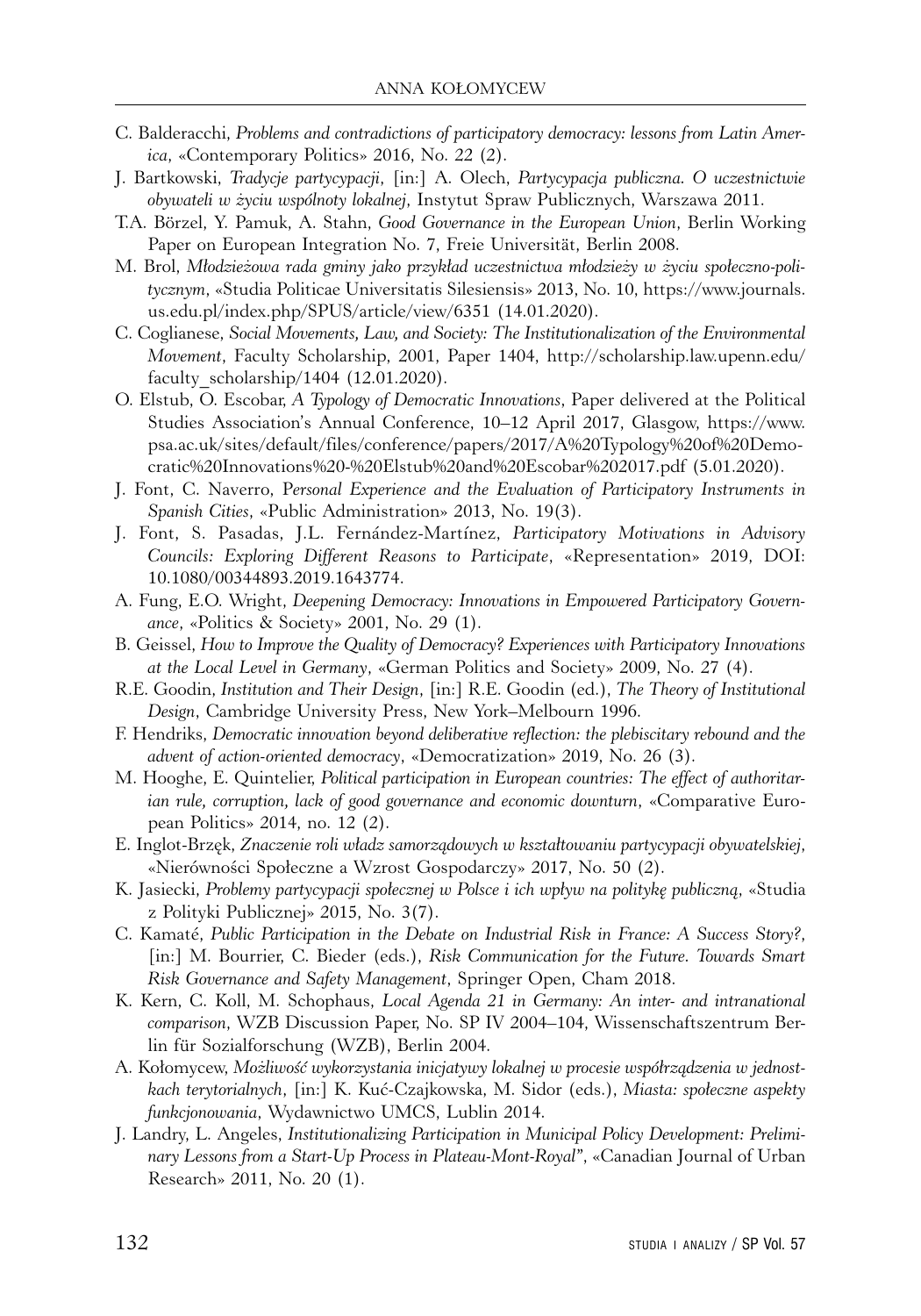- J. Landry, L. Angeles, *Institutionalizing Participation in Municipal Policy Development: Preliminary Lessons from a Start-Up Process in Plateau-Mont-Royal*, «Canadian Public Policy» 2011, No. 20 (1).
- K. Leśniewska-Napierała, *Budżet obywatelski jako nowy instrument partycypacji społecznej na obszarach wiejskich w Polsce*, «Studia Obszarów Wiejskich» 2019, No. 53.
- V. Lowndes, *Management Change in Local Governance*, [in:] G. Stoker (ed.), *The New Management of British Local Governance*, MacMillan Press, London 1999.
- V. Lowndes, *Instytucjonalizam*, [in:] D. Marsh, G. Soker (eds.), *Teorie i metody w naukach politycznych*, Wydawnictwo Uniwersytetu Jagiellońskiego, Kraków 2006.
- J.G. March, J.P. Olsen, *Elaborating the "New Institutionalism"*, [in:] R.E. Goodin (ed.), *The Oxford Handbook of Political Science*, Oxford University Press, Oxford–New York 2011.
- A. Mazeaud, M. Nonjon, *The Participatory Democracy Market in France: Between Standarization and Fragmentation*, [in:] L. Bherer, M. Gauthier, L. Simard (eds.), *The Professionalization of Public Participation*, Routledge, New York 2017.
- F. Montambeault, *The Politics of Local Participatory Democracy in Latin America: Institutions, Actors, and Interactions*, Stanford University Press, Stanford 2016.
- C. Navarro, J. Font, *The Biased Inclusiveness of Local Democratic Innovations: Vehicles or Obstacles for Political Equality?*, [in:] B. Geissel, M. Joas (eds.), *Participatory Democratic Innovations in Europe: Improving the Quality of Democracy?*, Verlag Barbara Budrich, Opladen–Berlin–Toronto 2013.
- C. Offe, *Designing institutions for East European transitions, Reihe Politikwissenschaft* / Institut für Höhere Studien, Abt. Politikwissenschaft, 19, Institut für Höhere Studien (IHS), Wien 1994, https://nbn-resolving.org/urn:nbn:de:0168-ssoar-267177 (accessed: 12.01.2020).
- C. Offe, *Institutional Design*, [in:] P. Barry Clarke, J. Foweraker (eds.), *Encyclopedia of Democratic Thought*, Routledge, London–New York 2001.
- C. Pateman, *Participatory Democracy Revisited*, «Perspectives on Politics» 2012, No. 10 (1).
- S. Pawłowski, *Konsultacje obligatoryjne i fakultatywne w ustawie o planowaniu i zagospodarowaniu przestrzennym a zakres uspołecznienia procesów planowania przestrzennego*, «Ruch Prawniczy, Ekonomiczny i Socjologiczny» 2015 LXXVII – Vol. 1.
- M. Pszczyński, P. Sobczyk, *Nowelizacja przepisów samorządowych i wyborczych aspekty prawne i praktyczne istotne dla jednostek samorządu gminnego*, «Ekspertyzy i Opracowania» 2018, No. 38, Narodowy Instytut Samorządu Terytorialnego.
- A. Ptak, *Lokalna społeczność w procesie tworzenia funduszu sołeckiego*, «Studia Regionalne i Lokalne» 2015, No. 1 (59).
- B. Pytlik, *Budżet partycypacyjny w Polsce. Ewolucja i dylematy*, «Studia z Polityki Publicznej» 2017, No. 1.
- K.S. Quick, M.S. Feldman, *Distinguishing Participation and Inclusion*, «Journal of Planning Education and Research» 2011, No. 31 (3).
- L. Robinson, J. Phillips (et al.), *What Motivates Citizens to Participate? Report, The Digital Public Squere, Munt School of Global Affairs*, The University of Toronto, Toronto 2016, https://digitalpublicsquare.com/media/DPS-Motivational-Reportv9.pdf (10.01.2020).
- S. Royo, A. Yetano, B. Acerete, *Citizen Participation in German and Spanish Local Governments: A Comparative Study*, «International Journal of Public Administration» 2011, No. 34 (3).
- S. Russack, *Pathways for Citizens to Engage in EU Policymaking*, «Policy Insight. Thinking Ahead of Europe» 2018, No. 14 (November).
- D. Rybińska, *Instytucja budżetu obywatelskiego jako narzędzia rozwoju samorządu lokalnego*, «Finanse i Prawo Finansowe» 2018, No. 1(17).